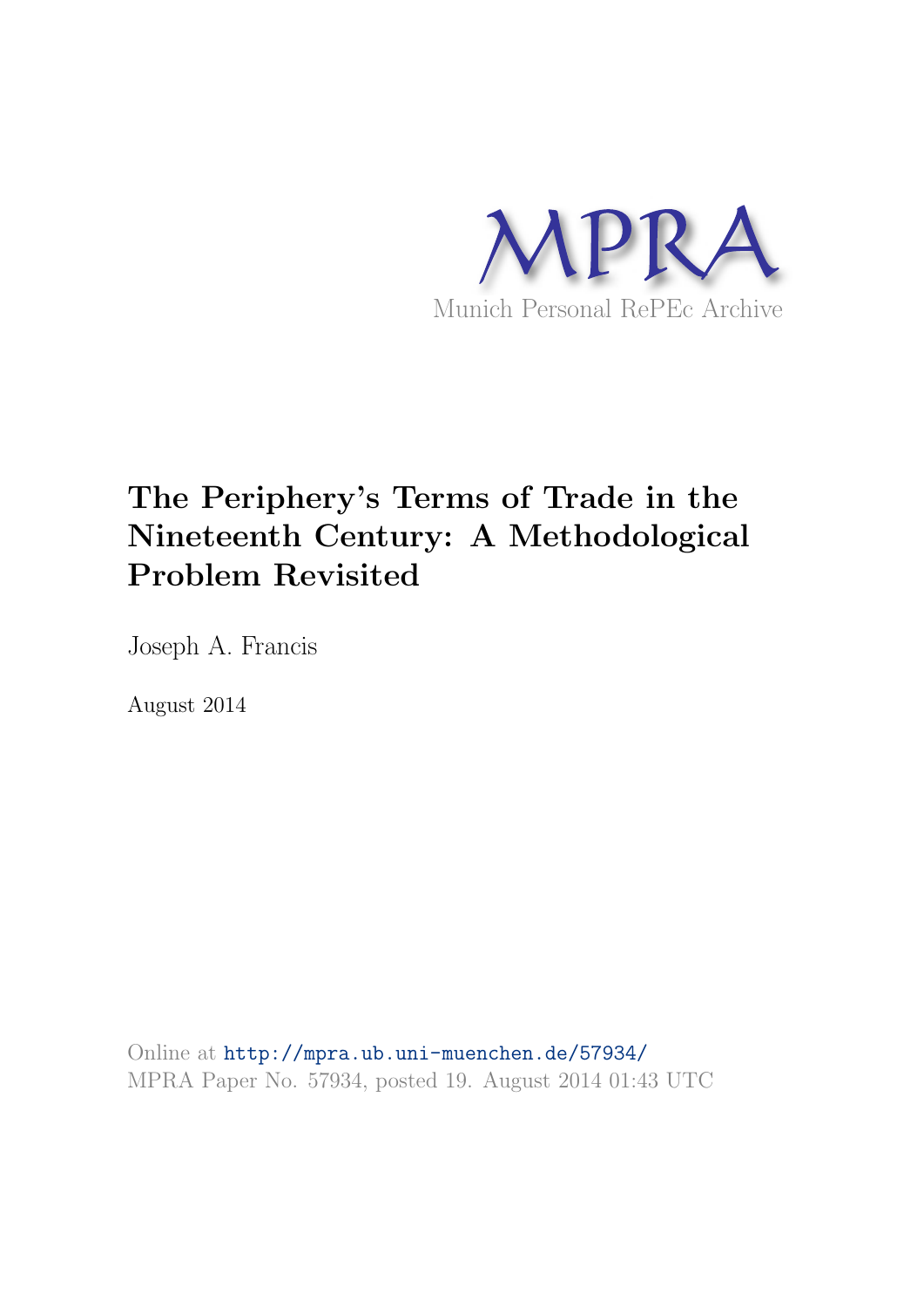# **The Periphery's Terms of Trade in the Nineteenth Century: A Methodological Problem Revisited**

Joseph A. Francis\*

Technical Paper 1

August 2014

[www.joefrancis.info](http://www.joefrancis.info)

# Abstract

There is a major downward bias in the trend of most existing estimates of the periphery's nineteenth-century terms of trade. By using prices from the North Atlantic core as proxies for prices in the peripheral countries themselves, historians ignore the dramatic price convergence that took place during the nineteenth century. This has been reflected in Jeffrey Williamson's recent work. Measured correctly, the periphery's nineteenth-century terms-of-trade boom would appear considerably longer, greater, and more widespread than Williamson has suggested. His grand narrative about the relation between globalisation and the 'great divergence' would therefore be greatly reinforced. Many of the details of his narrative would, however, need to be revised. This is illustrated by the case of India.



*Adjusted proxyNBTT=ForeignPx 7tradecostsForeignPm +tradecosts*

This paper draws on my doctoral research at the London School of Economics' Economic History Department. The research was partly funded by the United Kingdom's Economic and Social Research Council. Jeffrey Williamson kindly provided his dataset of the periphery's terms of trade, while Cristián Arturo Ducoing Ruiz, Manuel Llorca-Jaña, and Gerardo Serra helped track down two documents. The paper has benefitted from the comments of Sally Holtermann, Colin Lewis, Chris Minns, and four anonymous reviewers for *Historical Methods: A Journal of Quantitative and Interdisciplinary History*, where the paper is currently under review.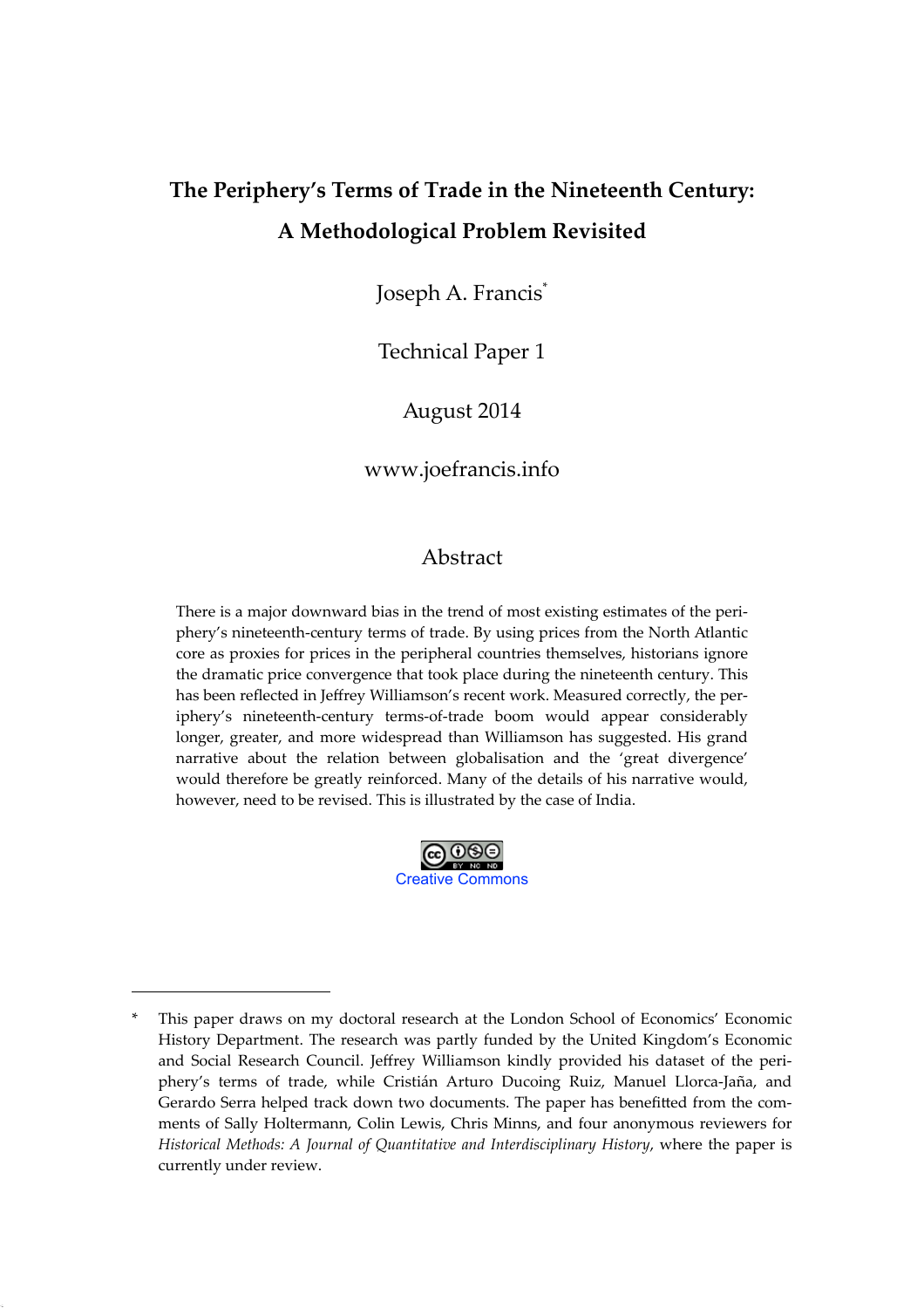# **The Periphery's Terms of Trade in the Nineteenth Century: A Methodological Problem Revisited**

Joseph A. Francis

Debates about the terms of trade have long focused on Raúl Prebisch and Hans Singer's famous hypothesis that a long-term deterioration in peripheral countries' terms of trade had undermined the assumption that they should specialise in the production of primary commodities for export.<sup>1</sup> In the subsequent debate, the main question became whether this long-term deterioration had in fact taken place.<sup>2</sup> The consensus among economic historians, at least until recently, has been that there were no trends in the terms of trade, only cyclical fluctuations.

Jeffrey Williamson, by contrast, has contended that there was a secular boom in the periphery's terms of trade during the nineteenth century.<sup>3</sup> He has argued, moreover, that the long terms-of-trade boom was of considerable significance for the 'great divergence' between rich and poor countries. Williamson has thus placed the terms of trade at the center of the main debate of global economic history.

Williamson's grand narrative is compelling. He claims that the terms of trade improved due to three processes, all of which can be considered aspects of globalisation: (1) trade liberalisation, (2) falling transportation costs, and (3) increasing imports to the periphery of cheap manufactured goods being produced by the core's industrial revolution. The terms-of-trade boom that followed, Williamson argues, led to deindustrialisation by undermining the periphery's proto-industry, as it pulled capital and labor towards the primary

<sup>1.</sup> H.W. Singer, 'The Distribution of Gains between Investing and Borrowing Countries', *American Economic Review*, 40:2, 1950; and R. Prebisch, 'The Economic Development of Latin America and Its Principal Problems', *Economic Bulletin for Latin America*, 7:1, (1950) 1962.

<sup>2.</sup> J. Spraos, *Inequalising Trade? A Study of Traditional North/South Specialisation in the Context of Terms of Trade Concepts*, New York, 1983, ch. 3; D. Diakosavvas and P.L. Scandizzo, 'Trends in the Terms of Trade of Primary Commodities, 1900-1982: The Controversy and Its Origins', *Economic Development and Cultural Change*, 39:2, 1991, pp. 232-46; and J.A. Ocampo and M.A. Parra, 'The Continuing Relevance of the Terms of Trade and Industrialization Debates', in E. Peréz Caldentey and M. Vernengo, eds., *Ideas, Policies and Economic Development in the Americas*, London, 2007, pp. 163-66.

<sup>3.</sup> J.G. Williamson, 'Globalization and the Great Divergence: Terms of Trade Booms, Volatility and the Poor Periphery, 1782-1913', *European Review of Economic History*, 12:3, 2008; and idem, *Trade and Poverty: When the Third World Fell Behind*, Cambridge, MA, 2011.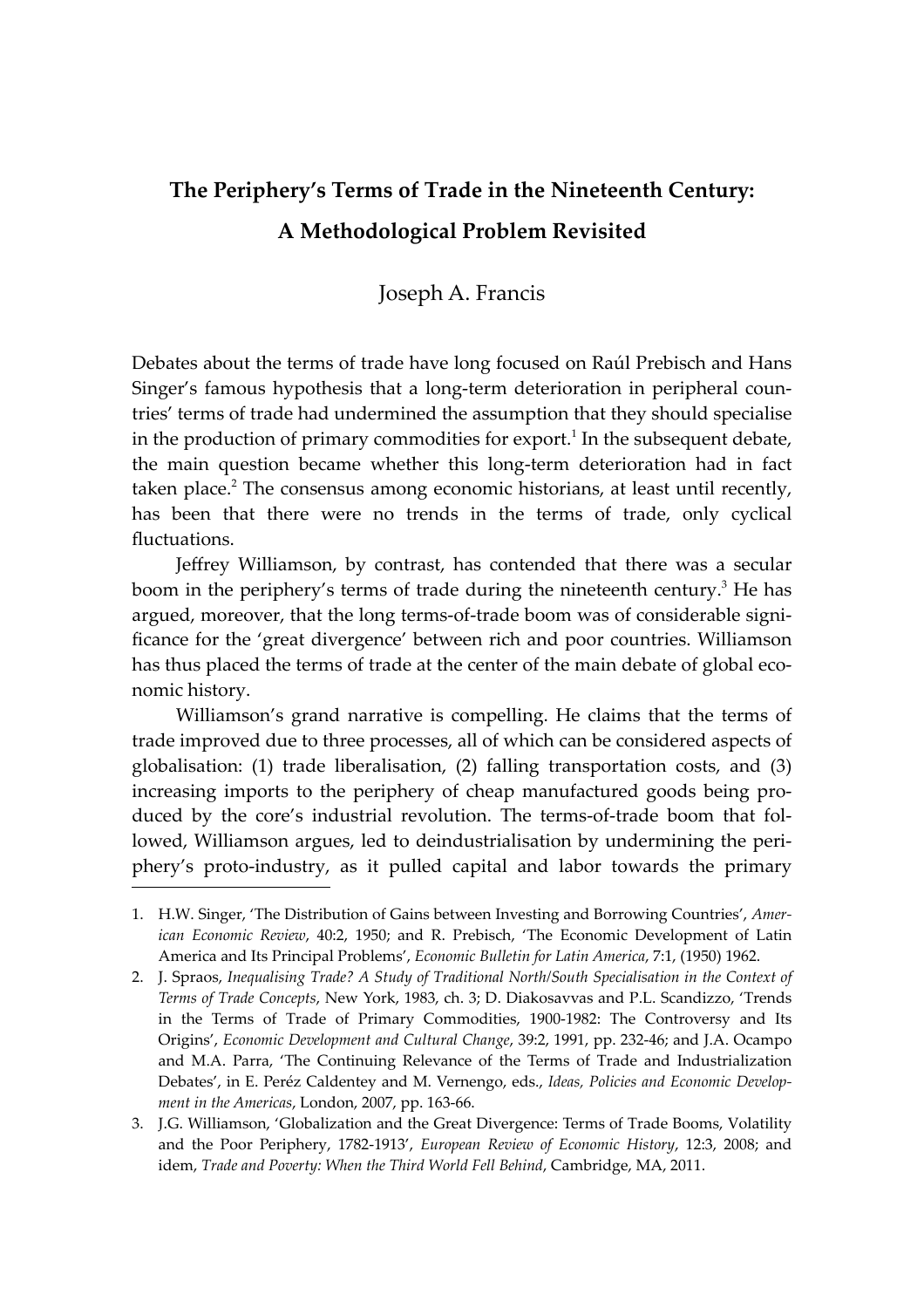commodity-focused export sector. Divergence resulted because, in Williamson's words, (1) 'industrial-urban activities contain far more cost-reducing and productivity-enhancing forces than do traditional agriculture and traditional services', $^{4}$  (2) deindustrialisation led to a 'resource curse' that saw the periphery's institutions come to reflect the interests of the rent-seeking elites that were the principal beneficiaries of primary-commodity exports;<sup>5</sup> and (3) there was more growth-inhibiting volatility because primary-commodity prices fluctuated more dramatically than those of manufactured goods.<sup>6</sup> Williamson's grand narrative thus has the globalisation-induced terms-of-trade boom generating divergence by dividing the world into an industrialised core and a poor, deindustrialised periphery afflicted by bad institutions and instability.

This paper will reinforce Williamson's narrative, but only by criticising the evidence that he has used to illustrate it. This task is important because Williamson has been applauded for assembling a dataset of the terms of trade of numerous peripheral countries. One prominent reviewer, for example, states that a 'major contribution of Williamson's research is the compilation of a data set on the terms of trade for 21 poor countries'.<sup>7</sup> Here, by contrast, it is demonstrated that most of Williamson's 21 series are of doubtful quality because they have been calculated using prices from the core countries as proxies for prices in the periphery. Given the massive price convergence that took place during the nineteenth century, $\delta$  the result is a downward bias in the trends of these estimates, which leads Williamson to greatly underestimate the length, magnitude, and extent of the periphery's terms-of-trade boom. In this, he appears to have repeated the methodological error that originally led Singer to detect a long-term secular deterioration in the periphery's terms of trade by looking at British prices as a proxy for the peripheral countries' own prices.<sup>9</sup>

<sup>4.</sup> Williamson, *Trade and Poverty*, p. 49.

<sup>5.</sup> Ibid., pp. 50-51.

<sup>6.</sup> Ibid., pp. 51-53, ch. 10.

<sup>7.</sup> N. Crafts, 'Book Review Feature: *Trade and Poverty: When the Third World Fell Behind*', *Economic Journal*, 123, 2013, p. F193.

<sup>8.</sup> K.H. O'Rourke and J.G. Williamson, 'When Did Globalisation Begin?', *European Review of Economic History*, 6:1, 2002, pp. 32-39; D. Jacks, 'Intra- and International Commodity Market Integration in the Atlantic Economy, 1800-1913', *Explorations in Economic History*, 42:3, 2005; D. Jacks, C.M. Meissner, and D. Novyd, 'Trade Costs in the First Wave of Globalization', *Explorations in Economic History*, 47:2, 2010; and D. Chilosi and G. Federico, 'Asian Globalizations: Market Integration, Trade and Economic Growth, 1800-1938', Economic History Working Paper 183, London School of Economics and Political Science, 2013.

<sup>9.</sup> Singer's findings were published in United Nations, *Relative Prices of Exports and Imports of Under-Developed Countries: A Study of Post-War Terms of Trade between Under-Developed and Industrialized Countries,* Lake Success, 1949. He drew on the British export and import price series calculated by W. Schlote, *British Overseas Trade: From 1700 to the 1930s*, Oxford, 1952. Singer also presented a second series that he claimed to be 'based on the trade statistics of the major trading countries and a number of others' (United Nations, *Relative Prices*, p. 21), taken from the League of Nations, *Industrialization and Foreign Trade*, Geneva, 1945, p. 157,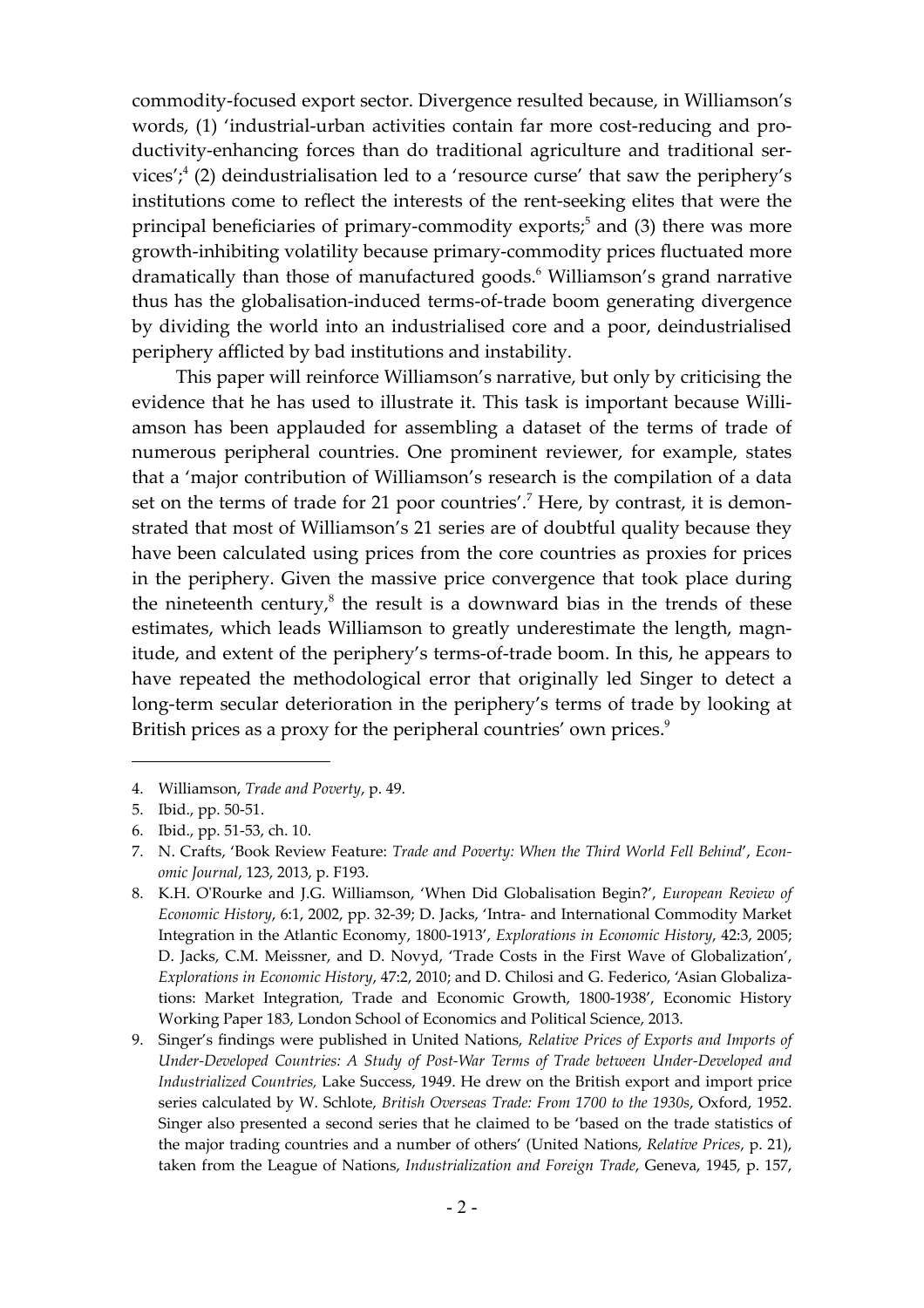The case of India is presented here to illustrate why this methodological issue matters. Williamson does not simply use his dataset to test whether the periphery experienced a terms-of-trade boom – if he did, the introduction of a bias in favour of his null hypothesis would be highly commendable. Rather, the dataset has been utilised for various other purposes. Williamson uses it, for example, to determine which parts of the periphery experienced the boom and to what degree.<sup>10</sup> This leads him to an 'Indian paradox', as India appears to have deindustrialised without a terms-of-trade boom. Williamson therefore gives an alternative account of India's deindustrialisation that is at odds with his grand narrative and, more importantly, is not entirely convincing.<sup>11</sup> It is suggested here, by contrast, that the apparent Indian paradox is only a result of Williamson's use of British and US prices to measure India's terms of trade. Were they measured correctly using India's own prices, it is highly likely that a dramatic improvement would be seen.

The paper begins with an extensive literature review that demonstrates that Williamson has predominantly relied upon terms-of-trade estimates that use prices from the core countries as proxies for the peripheral countries' own prices. A comparison between proxy and own-price estimates for six countries suggests that there is a major downward bias in the trend of the former for the nineteenth century due to the effects of price convergence. The comparison suggests that this downward bias is sufficient to give a proxy estimate the *wrong trend* – that is, to make it appear like a country's terms of trade are deteriorating, even though they were actually improving. Data from Indonesia, a peripheral country with an unusually rich collection of prices, $12$  confirms this finding. Finally, the case of India is discussed, in order to show why this methodological issue matters. The paper concludes that better data would greatly strengthen Williamson's grand narrative, although many of its details may need to be revised. To do so, further reconstructions of peripheral countries' price records will be required.

Tables 7 and 8. The methodology of the League of Nations study (ibid., pp. 154-55) nonetheless reveals that its principle source was Schlote! Unsurprisingly, Singer's two series reinforced each other. For the key critiques of his numbers, see P.T. Ellsworth, 'The Terms of Trade between Primary Producing and Industrial Countries', *Inter-American Economic Affairs*, 10:1, 1956; and P. Bairoch, *The Economic Development of the Third World since 1900*, London, (1977) 2006, pp. 111-26.

<sup>10.</sup> Williamson, 'Globalization and the Great Divergence'; and idem, *Trade and Poverty*, ch. 3.

<sup>11.</sup> Williamson, *Trade and Poverty*, ch. 6; also D. Clingingsmith and J.G. Williamson, 'Deindustrialization in 18th and 19th Century India: Mughal Decline, Climate Shocks and British Industrial Ascent', *Explorations in Economic History*, 45:3, 2008; cf. T. Roy, 'Review of *Trade and Poverty: When the Third World Fell Behind*', EH.net, 2012, online at [h^p://eh.net/book\\_](http://eh.net/book_reviews/trade-and-poverty-when-the-third-world-fell-behind) [reviews/trade-and-poverty-when-the-third-world-fell-behind](http://eh.net/book_reviews/trade-and-poverty-when-the-third-world-fell-behind) (accessed 7 October 2012).

<sup>12.</sup> W.L. Korthals Altes, *Changing Economy in Indonesia: A Selection of Statistical Source Material from the Early 19th Century up to 1940*, XV, *Prices (Non-Rice) 1814–1940*, Amsterdam, 1994.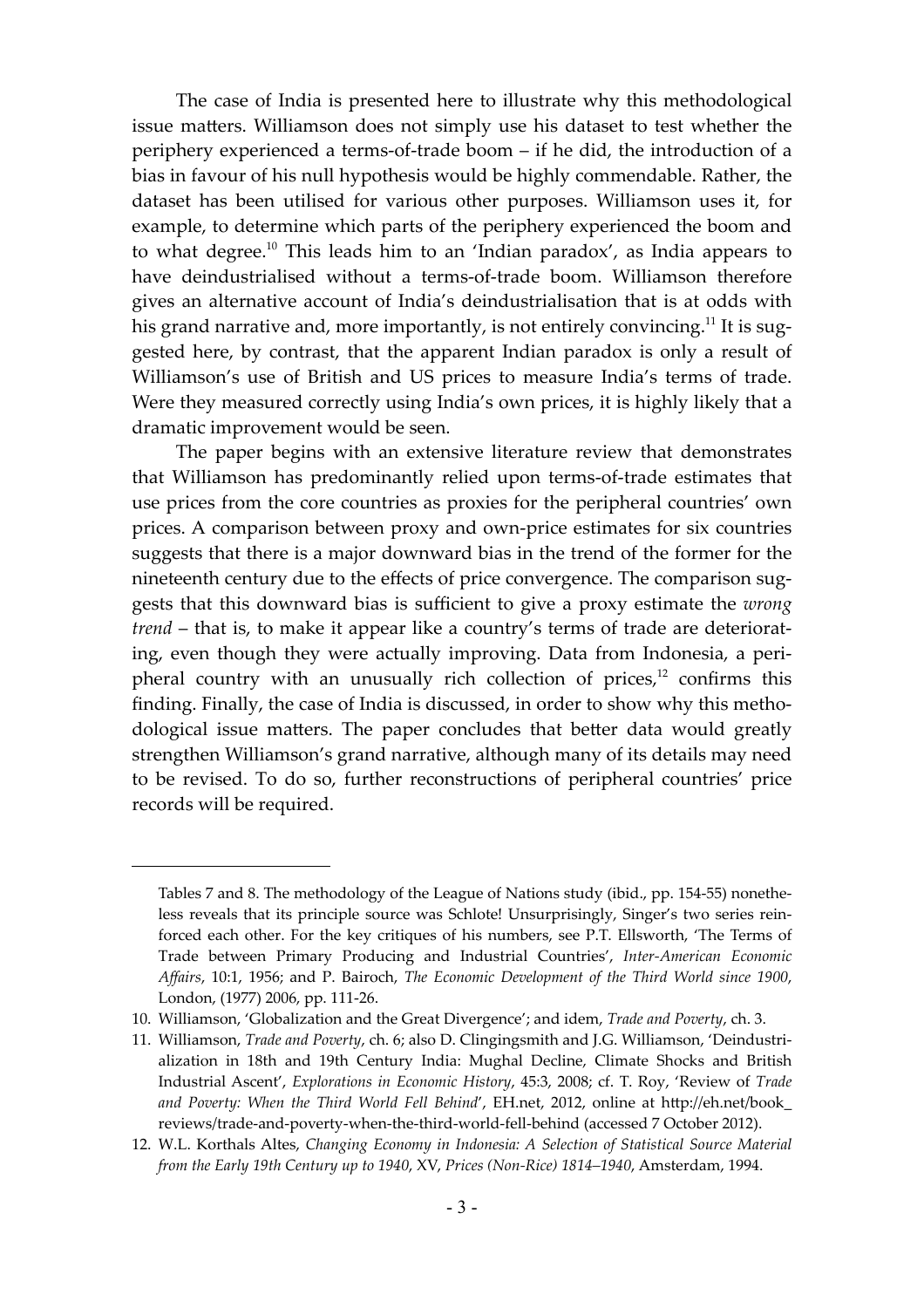#### The Downward Bias

To clarify, in this paper the 'terms of trade' refer to what are technically known as the 'net barter terms of trade' (NBTT).<sup>2</sup> They are calculated by dividing a country's export price index (Px) by its import price index (Pm), as follows:

$$
NBTT = \frac{Px}{Pm}
$$

The terms of trade thus show a country's export prices relative to its import prices. When the terms of trade go up, they are improving; when they go down, they are deteriorating.

Williamson's analysis of the periphery's terms of trade draws on estimates for 21 countries from eastern and southern Europe, the Middle East, Asia, and Latin America. From this dataset, Williamson has constructed an index of the terms of trade of 19 countries, weighting them according to their populations in 1870.<sup>13</sup> China and Japan were the two excluded because Williamson found that the price of opium increased, causing a deterioration in China's terms of trade that, due to the country's large population, would have distorted the overall picture if it had been included. The resulting index for the 'poor periphery (excluding East Asia)' is shown in Figure 1, where, following Williamson, $<sup>14</sup>$  it is</sup> contrasted with Britain's terms of trade. The poor-periphery index shows an increase of 75 percent from the 1800s to the 1860s, which largely mirrors the deterioration in Britain's terms of trade over the same period.<sup>15</sup>

Williamson notes that he has probably underestimated the extent of the boom. He writes that for his purposes:

[...] the best measure of the terms of trade is the ratio of a weighted average of export and import prices quoted in local markets, *including* home import duties, that captures the impact of relative prices on the local market. The weights, of course, should be constructed from the export and import commodity mix for the country in question. Unfortunately, the data are sometimes unavailable for such estimates – what might be called the worst-case scenario. It is easy enough even in those cases to get the export prices (and the weights) for every region in our sample. However, these prices are rarely quoted in the local market, but rather in destination ports, like Amsterdam, London, or New York. To the extent that transport revolutions caused price convergence between exporter and importer, primary product prices quoted in core import markets will understate the rise in the periphery country's terms of trade. On this score alone, any reported boom in a periphery country

<sup>13.</sup> Williamson, 'Globalization and the Great Divergence', pp. 359-61, 386-91.

<sup>14.</sup> Ibid., p. 362, Figure 2; and idem, *Trade and Poverty*, p. 32, Figure 3.2.

<sup>15.</sup> Figure 1 is different from the equivalent figures in Williamson's published works because it was found in his underlying worksheets that he had accidentally used a series for Latin America, rather than the series for the poor periphery (excluding East Asia). This was confirmed by Professor Williamson in private correspondence on 25 May 2012.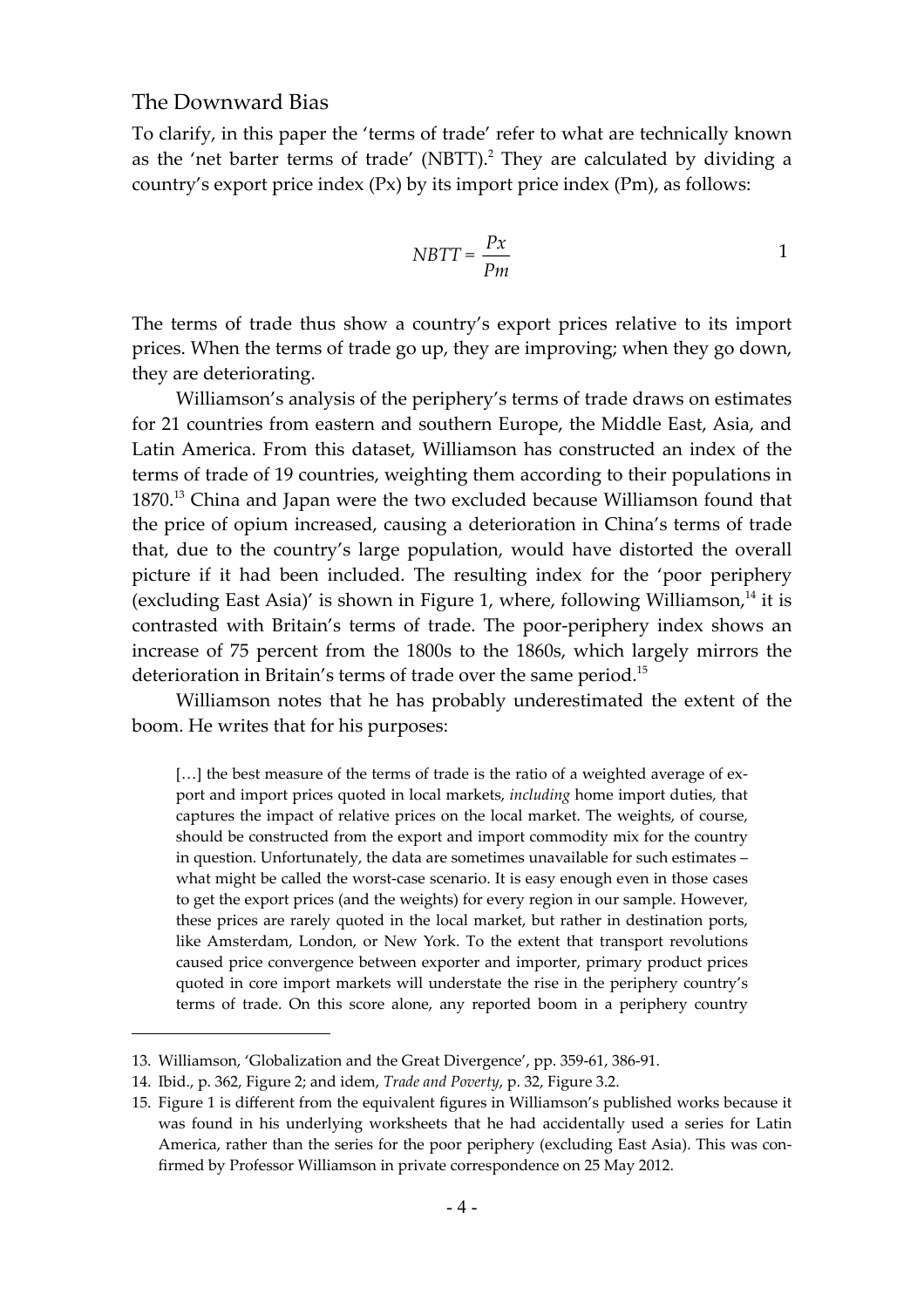#### *Figure 1*

Williamson's Terms of Trade Boom, 1800-1913



\* Average net barter terms of trade of 19 peripheral countries, weighted by their populations in 1870. The countries are Argentina, Brazil, Ceylon, Chile, Cuba, Egypt, India, Indonesia, Italy, Levant, Malaya, Mexico, Ottoman Turkey, the Philippines, Portugal, Russia, Siam, Spain, and Venezuela.

Source: Data underlying Williamson, 'Globalization and the Great Divergence', p. 362, Figure 2; also idem, *Trade and Poverty*, p. 32, Figure 3.2; kindly provided by Professor Williamson.

terms of trade, where it is based on the worst-case scenario estimation, was actually somewhat bigger than that measured.<sup>16</sup>

Rephrasing Williamson, it can be said that the 'ideal measure' of a peripheral country's terms of trade is calculated from its own prices, whereas in the 'worst-case scenario' they are calculated using core countries' prices as proxies. Ideally, then, 'own-price terms of trade' should be calculated as:

*Own-price* 
$$
NBTT = \frac{Px}{Pm}
$$
 2

In practice, however, domestic prices are not available for many peripheral countries, so 'proxy terms of trade' are instead calculated using foreign prices:

<sup>16.</sup> Williamson, *Trade amd Poverty*, p. 29, original emphasis.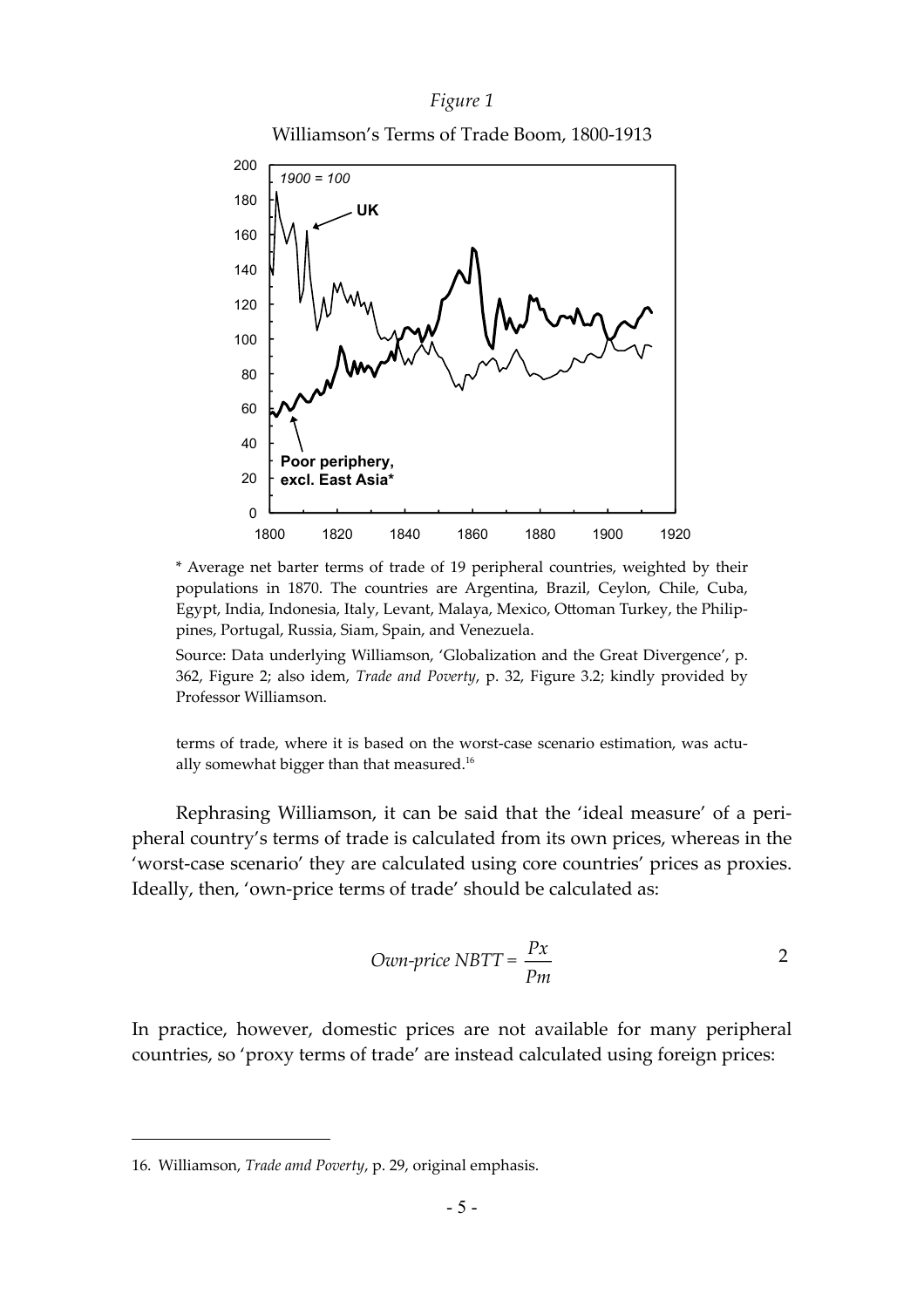3

As Williamson notes, such proxy estimates are likely to have a downward bias in the trend when there has been price convergence, as there was in the nineteenth century.

An illustration of the downward bias in the trend of proxy estimates comes from comparing them with own-price estimates for the same country. Figure 2 provides such evidence for six peripheral countries for which it proved possible to find both proxy and own-price estimates. Four had own-price estimates calculated using unit values from trade statistics: Canada,<sup>17</sup> China,<sup>18</sup> Italy,<sup>19</sup> and Japan.<sup>20</sup> Own-price estimates calculated with wholesale prices were found for another two: India, $21$  and Indonesia. $22$  For all six, the proxy estimates were mainly produced using a mixture of British and US unit values and wholesale prices.<sup>23</sup>

- 17. K.W. Taylor and H. Michel, *Statistical Contributions to Canadian Economic History*, II, Toronto, 1931, pp. 18-19; reproduced in F.H. Leacy, *Historical Statistics of Canada*, 2nd ed., O^awa, 1983, Series G388, online at [h^p://www5.statcan.gc.ca/bsolc/olc-cel/olc-cel?catno=11-516-](http://www5.statcan.gc.ca/bsolc/olc-cel/olc-cel?catno=11-516-XIE&lang=eng) [XIE&lang=eng](http://www5.statcan.gc.ca/bsolc/olc-cel/olc-cel?catno=11-516-XIE&lang=eng) (accessed 24 April 2011).
- 18. F.L. Ho, *Index Numbers of the Quantities and Prices of Imports and Exports and of the Barter Terms of Trade in China, 1867-1928*, Tientsin, 1930; subsequently corrected for or a change in the method of valuing exports and imports in 1904 by C. Hou, *Foreign Investment and Economic Development in China 1840-1937*, Cambridge, MA, 1965, pp. 194-98.
- 19. G. Federico and M. Vasta, 'Was Industrialization an Escape from the Commodity Lottery? Evidence from Italy, 1861-1940', Dipartimento di Economia Politica Quaderno 573, Università degli Studi di Siena, 2009, pp. 22-23, Table 2; cf. G. Federico, S. Natoli, G. Tattara, and M. Vasta, *Il commercio estero italiano 1862-1950*, Rome, 2011, pp. 74-76, 226-32.
- 20. I. Yamazawa and Y. Yamamoto, *Estimates of Long-Term Economic Statistics of Japan since 1868*, XIV, *Foreign Trade and Balance of Payments*, Tokyo, 1979, pp. 169-70, 193, 197. These are not strictly own-price estimates because Japan's imports prior to 1903 were valued 'free on board' (FOB) and did not include cost, insurance, and freight (CIF). Considerable effort was nevertheless made by the estimate's authors to convert the FOB figures to CIF using a shipping freight-rate index, so it can be considered as equivalent to an own-price estimate.
- 21. J.A. Francis, 'The Terms of Trade and the Rise of Argentina in the Long Nineteenth Century', PhD diss., London School of Economics and Political Science, 2013, Appendix 2.2 and p. 258, Table DA.5.
- 22. Korthals Altes, *Changing Economy*, XV, pp. 158-60.
- 23. Five of the proxy estimates were calculated as chained Laspeyres indices by Williamson and his co-authors, largely using British price series for the peripheral countries' exports, and a mixture of British export prices and US wholesale prices for their imports. C. Bla^man, J. Hwang, and J.G. Williamson, 'Winners and Losers in the Commodity Lottery: The Impact of Terms of Trade Growth and Volatility in the Periphery 1870-1939', *Journal of Development Economics*, 82:1, 2007; and Williamson, 'Globalization and the Great Divergence'. These authors do not appear to have made adjustments for trade costs, even though they promised in an earlier working paper that '[i]n a moment we will discuss the adjustments made to our terms of trade figures to account for transport cost changes'. C. Blattman, J. Hwang, and J.G. Williamson, 'The Impact of the Terms of Trade on Economic Development in the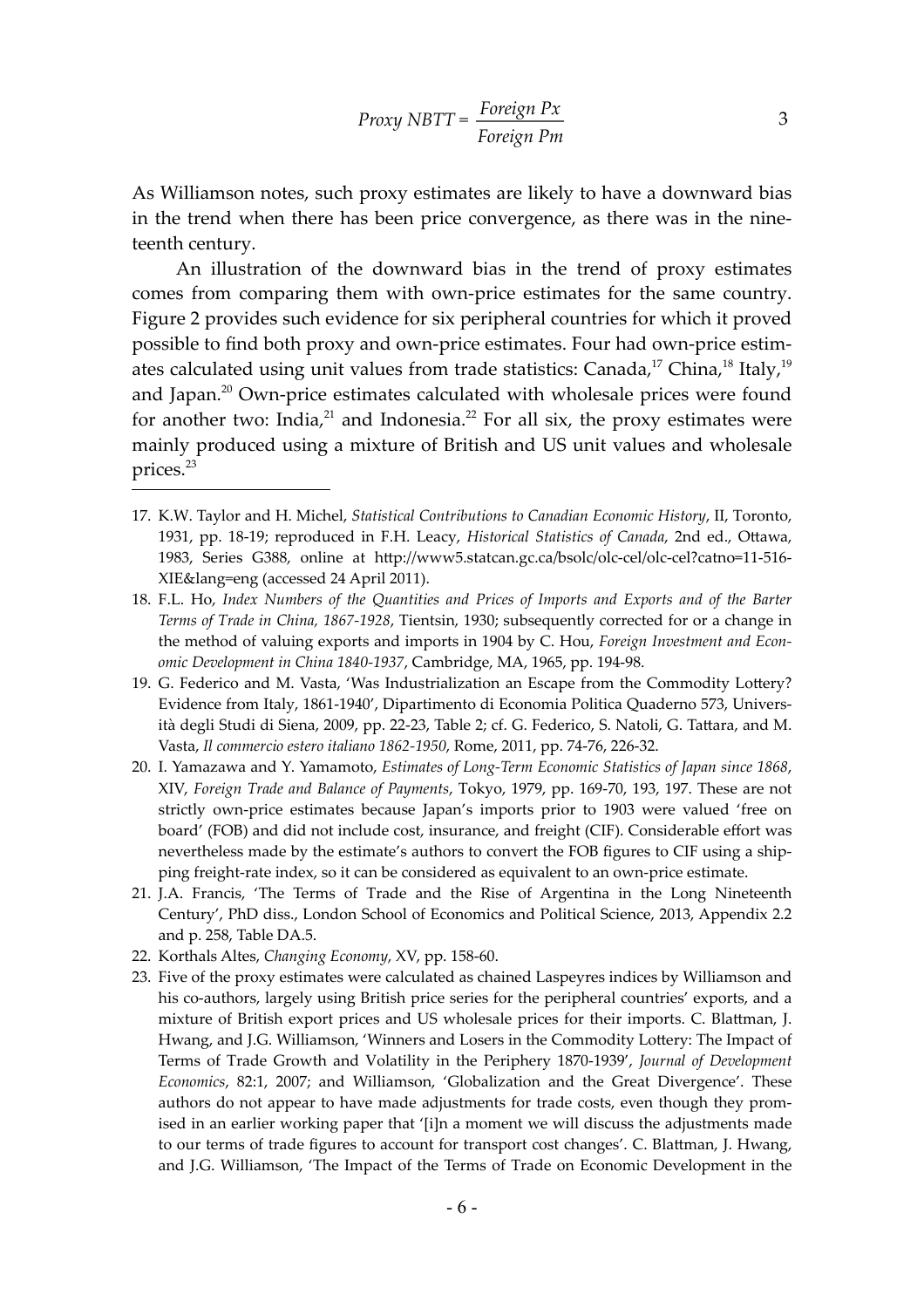#### **Table 1**

| Type of estimate                                            | Countries (number)                                                                                                 |  |  |
|-------------------------------------------------------------|--------------------------------------------------------------------------------------------------------------------|--|--|
| Own price                                                   | Indonesia, and Japan (2)                                                                                           |  |  |
| Proxy                                                       | Argentina, Ceylon, China, Cuba, India, Italy, Malaya, Mexico, the<br>Philippines, Russia, Siam, and Venezuela (12) |  |  |
| Part proxy                                                  | Brazil, Egypt, and the Levant (3)                                                                                  |  |  |
| Adjusted proxy                                              | Ottoman Turkey, and Spain (2)                                                                                      |  |  |
| Other                                                       | Chile, and Portugal (2)                                                                                            |  |  |
| * England og Carles og d. Melsen, dans to insatt sjont dete |                                                                                                                    |  |  |

#### A Summary of Williamson's 21 Terms-of-Trade Series

Excludes Cuba and Malaya due to insufficient data.

Sources: See the Appendix.

The comparison between the own-price and proxy estimates (the thick and thin lines, respectively) in Figure 2 clearly illustrates the downward bias in the trend of the latter. In five out of six cases, the bias is sufficient to make it seem like the terms of trade were deteriorating, even though the own-price series suggest that they were really improving. Proxy estimates are, then, liable to have trends with the *wrong sign*.

Williamson believes that his findings are unaffected by this downward bias because he has largely avoided proxy estimates when constructing his dataset. He writes:

Having pointed out the flaws in the worst-case scenario, it should be stressed that there are only 6 of these (out of 21) [in his dataset]. The other 15 are taken from country-specific sources and do an excellent job in constructing estimates that come close to the ideal measure  $[...]^{24}$ 

Hence, Williamson concludes that the downward bias is of relatively little importance because it only affects six of his series.

Yet an extensive review of the methodology and sources underlying each of the 21 series, detailed at length in the Appendix of this paper, suggests that Williamson's assessment of his dataset is inaccurate. As summarised in Table 1, the review finds that only two of Williamson's 21 series are own-price esti-

Periphery, 1870-1939: Volatility and Secular Change', NBER Working Paper 10600, 2004, p. 32. Judging from the underlying worksheets, it would appear that the adjustments were never made. The worksheets are available online at http://chrisblattman.com/documents/ [data/commod/Commodity%20price%20indices%201865-1950.zip](http://chrisblattman.com/documents/data/commod/Commodity%20price%20indices%201865-1950.zip) (accessed 4 July 2012). The only proxy series not to come from Williamson and his associates is for Italy, which was calculated using British trade statistics by A. Glazier, V.N. Bandera, and R.B. Berner, 'Terms of Trade between Italy and the United Kingdom 1815–1913', *Journal of European Economic History*, 4:1, 1975, pp. 30-33, Table 5. As Federico and Vasta ('Was Industrialization', p. 232, fn. 12) observe, this series is not actually for Italy, but rather for Britain's terms of trade with Italy, although it is routinely used as if it represented Italy's terms of trade.

<sup>24.</sup> Williamson, *Trade and Poverty*, p. 29, cf. idem, 'Globalization and the Great Divergence', p. 360.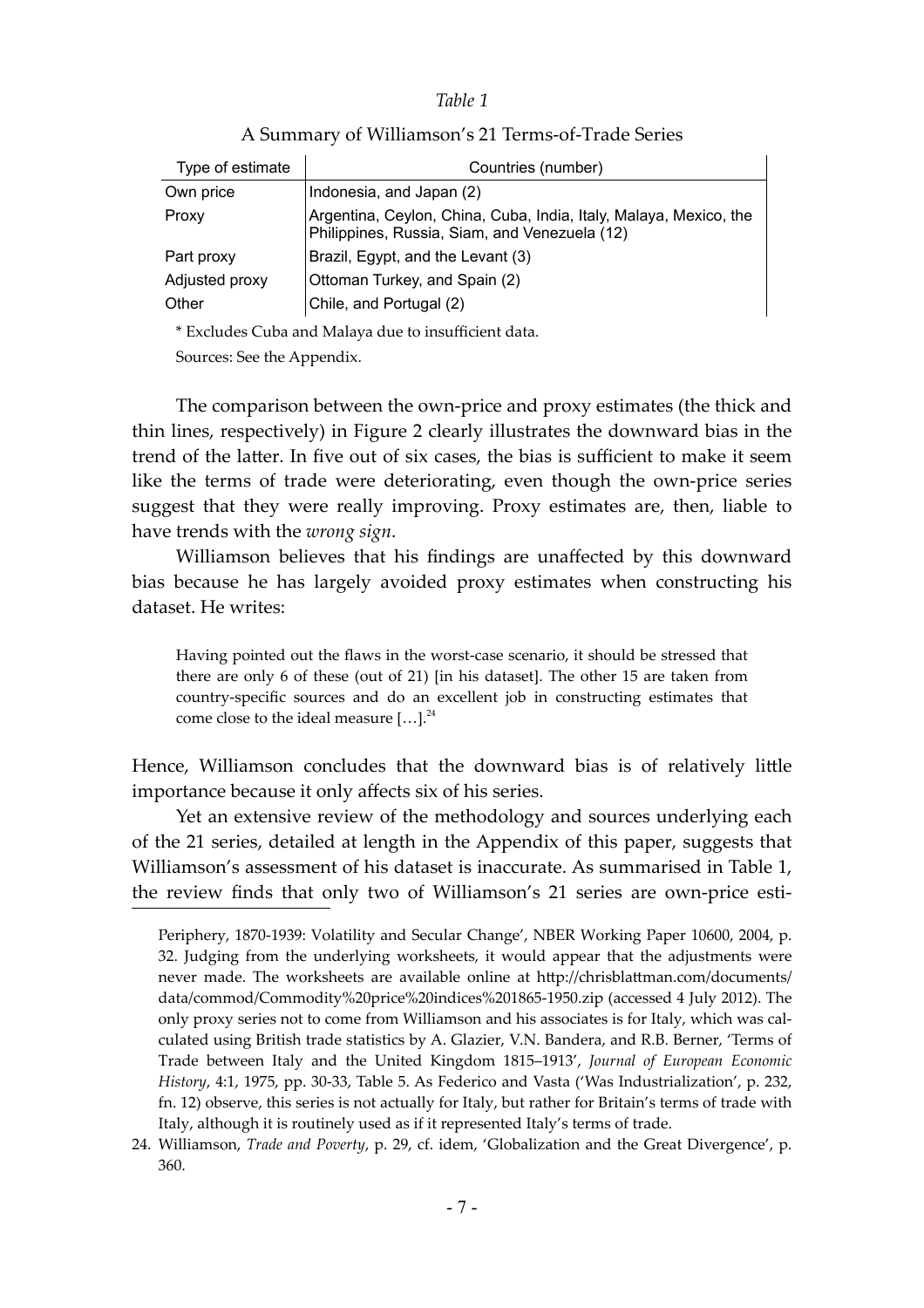



The Downward Bias in Proxy Terms-of-Trade Estimates prior to 1913

Note: The thick lines are own-price terms of trade, the thin lines are proxy terms of trade. The annual trends are calculated as the rate of change of the exponential trend line.

Sources: See the text.

mates, while fully 12 were mainly estimated using proxy prices. Three more were calculated as 'part-proxy terms of trade', using own prices for exports but foreign prices for imports, $25$  as follows:

<sup>25.</sup> Own-price series for the periphery's exports tend to be far more abundant than those for its imports; hence, the part-proxy estimates have always used the peripheral country's own-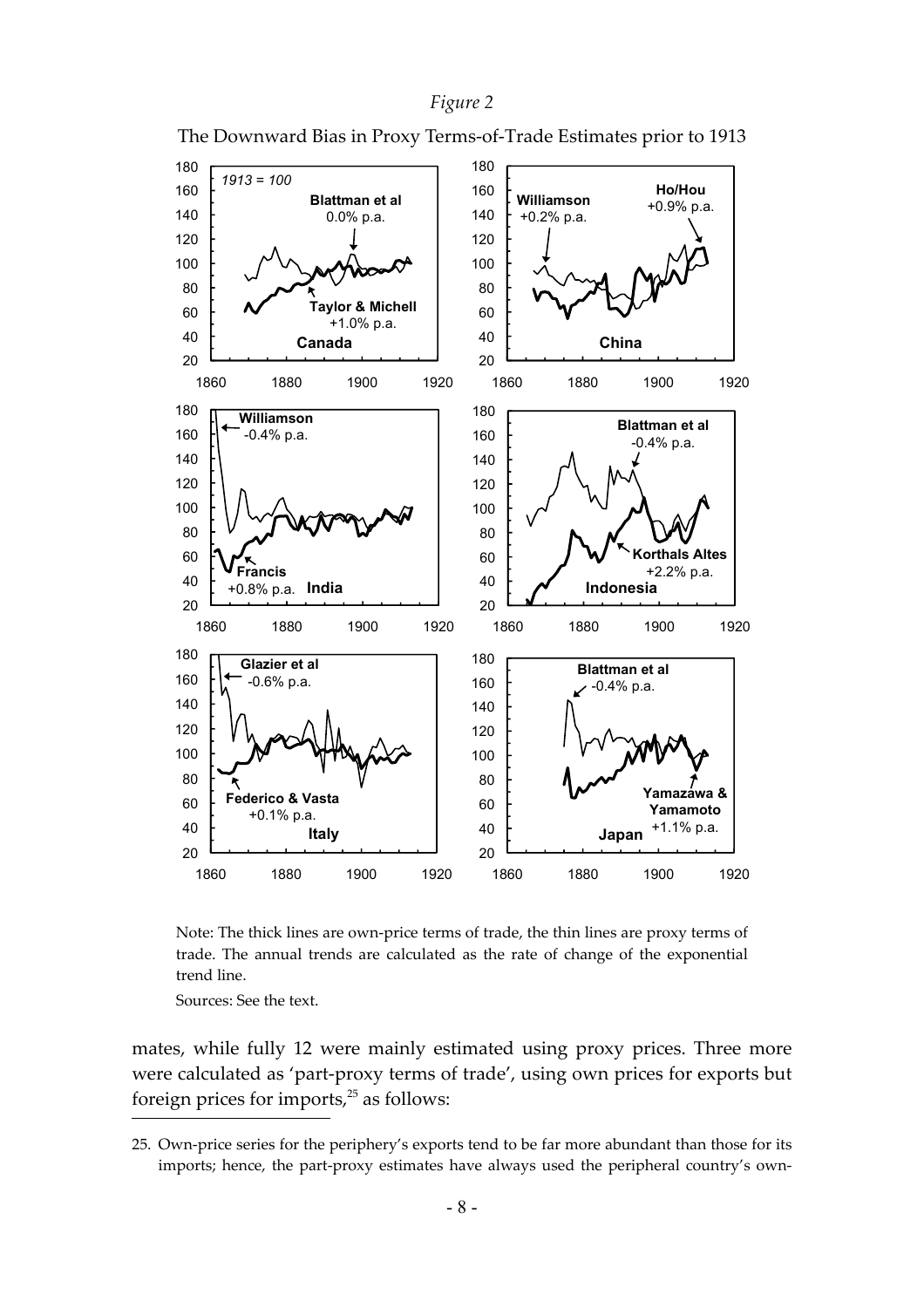$$
Part-program \, \, \text{NBTT} = \frac{Domestic \, \text{P}x}{\text{Foreign \, \text{P}m}} \tag{4}
$$

Another two were calculated using the core's prices as proxies, as in Equation 2, but adjusting them for changes in trade costs, which produces 'adjusted proxy terms of trade' in this way:

Adjusted proxy NBIT = 
$$
\frac{Foreign\;Px - trade\;costs}{Foreign\;Pm + trade\;costs}
$$

\n5

Of the two remaining series, one (Portugal) is, by the admission of its own author, of little analytical value, and the last (Chile) is estimated from a variety of sources, some of which inspire little confidence.

This reliance on proxy estimates suggests that Williamson must have understated the periphery's terms-of-trade boom considerably more than he believes. Like Singer before him, Williamson has taken the inverse of the core's terms of trade with the periphery as a proxy for the periphery's own terms of trade, which is why there is a close negative correlation between the series for the poor periphery and Britain in Figure  $1.^{26}$  As Singer's critics pointed out,<sup>27</sup> this methodology ignores the price convergence that took place during the nineteenth century, which meant that it was possible for two countries or regions to simultaneously have improving terms of trade vis-à-vis each other. Consequently, using prices from core countries to calculate peripheral countries' terms of trade is likely to produce estimates with a downward bias in the trend.

It should be reiterated at this point that this does *not* refute Williamson's grand narrative. Far from it. As shown in Figure 2, the downward bias in the trend of proxy estimates can be sufficient to make an improvement in the terms of trade appear like a deterioration – that is, to give the trend the wrong sign. It seems likely, therefore, that further own-price estimates would greatly reinforce Williamson's grand narrative by making the periphery's terms-of-trade boom appear far more substantial than he supposes. To strengthen this conclusion, tests can be run using data from Indonesia, a peripheral country with an unusually rich collection of price series.

prices for exports and foreign prices for imports. They should have considerably less downward bias because price convergence would only affect the foreign import price index.

<sup>26.</sup> Williamson himself would probably not have been aware of this because, as mentioned above in footnote 15, he had entered the wrong series into his figure.

<sup>27.</sup> Ellsworth, 'Terms of Trade'; and Bairoch, *Economic Development*, pp. 111-26.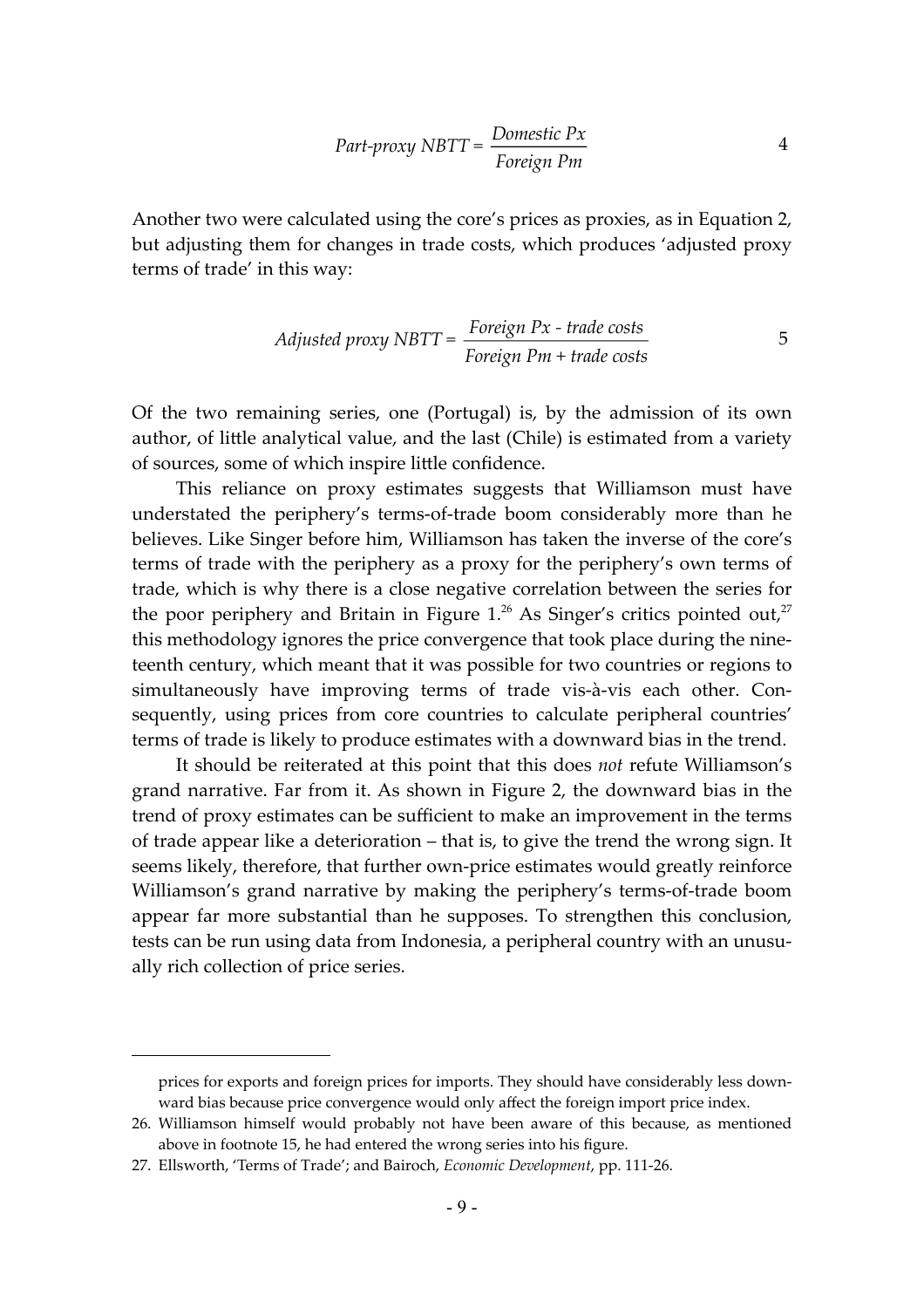#### *Figure 3*





Source: Calculated from the export and import price indices in Korthals Altes, *Changing Economy*, XV, pp. 159-60.

# Indonesia's Prices

Indonesia's nineteenth-century wholesale prices were compiled by the colonial authorities in the early twentieth century, then later added to and published by Dutch researchers.<sup>28</sup> They mainly came from the Dutch East Indies' commercial press, which focused particularly on the prices of exports and imports. For this reason, they are perfect for calculating Indonesia's terms of trade.

Export and import price indices constructed by W.L. Korthals Altes provide an own-price estimate of Indonesia's terms of trade since 1825.<sup>29</sup> The export price index consists of the wholesale prices of coffee, copra, rubber, sugar, and tobacco, with weights changed every decade; and the import price index mainly consists of cotton piece goods, but also copper sheets and iron, with the weights adjusted more sporadically. They result in terms of trade that show a roughly 700 percent improvement from the second half of the 1820s up to the decade prior to the First World War, as seen in Figure 3. Notably, this is the longest own-price estimate for any peripheral country, so the magnitude of the boom is particularly significant.

The price data underlying Figure 3 can be used to test for the downward bias in proxy estimates. A simple two-good test has the advantage of bypassing

<sup>28.</sup> Korthals Altes, *Changing Economy*, XV.

<sup>29.</sup> Ibid., pp. 161-64.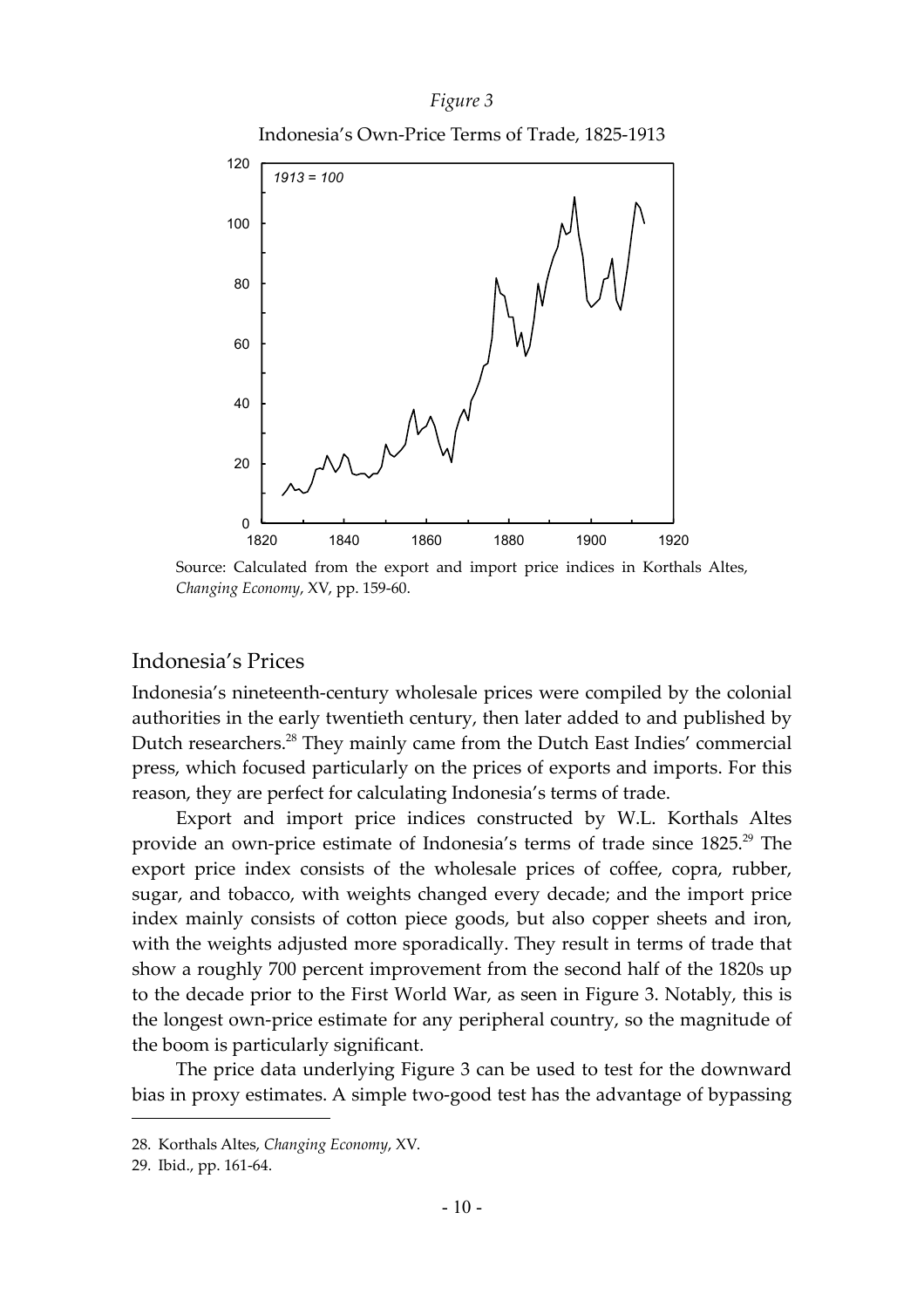the questions of which type of index to use and the composition of the indices – issues that have been given much attention in the existing literature. $30$  Instead, here the relative prices of just two goods in Indonesia will be compared with the relative prices of the same goods in a core country. Such a two-good test isolates the issue of whether or not the prices from the core country can be used as proxies for prices in the peripheral country.

Figure 4 presents the basic data to be used in the test. It compares the prices of cotton shirtings in Britain and Indonesia in panel (a) and the prices of raw sugar in Britain and Indonesia in panel (b), with all converted to British currency and metric units. Aside from the issue of data availability, cotton piece goods and sugar have been chosen because of their representativeness. Cotton textiles were peripheral countries' main import and are at the heart of Williamson's narrative, while sugar is one of the classic, bulkly primary (or perhaps semi-processed) commodities that dominated the periphery's exports, including Indonesia's. They are therefore appropriate goods to use in the test.<sup>31</sup>

The price convergence between core and periphery can be clearly seen in Figure 4. Hence, the price of sugar fell far more dramatically in Britain than it did in Java, particularly in the first half of the nineteenth century. What is more surprising is that a similar process appears to have been at work for cotton shirtings. Historians have previously supposed that price convergence primarily affected bulky commodities, such as sugar. Williamson, for example, assumes that the use of proxy prices is less problematic for imports than for exports: 'Since transport revolutions reduced freight costs on the outward leg from the industrial core much less (they were high-value, low-bulk products [...]), the periphery [proxy] import price estimates are less flawed in the worstcase scenario than are the export price estimates'.<sup>32</sup> The prices for Britain and Indonesia in Figure 4 nevertheless suggest that both low-bulk and bulky commodities experienced similar price convergence: in their home countries both cotton shirtings and sugar were selling at around 50 percent of the price of the importing country in the 1840s, which then increased to about 80 percent in the

<sup>30.</sup> Ş. Pamuk, 'Foreign Trade, Foreign Capital and the Peripheralization of the O^oman Empire', PhD diss., University of California, 1978, pp. 259-73; and L. Prados de la Escosura, 'Las relaciones reales de intercambio entre España y Gran Bretaña durante los siglos XVIII y XIX', in P.M. Aceña and L. Prados de la Escosura, eds., *La nueva historia económica en España*, Madrid, 1985, pp. 129-31.

<sup>31.</sup> These prices should be treated as close approximations because measuring prices across time is complicated by changes in the quality of goods. In the case of raw sugar, this is less of a problem, but it is more so in the case of cotton shirtings. In panel (a) of Figure 4 the actual prices of cotton shirtings has been used for both places during 1908-13, then extrapolated backwards using the prices of other types of cotton shirtings or cloths. Consequently, the prices prior to 1908 are estimates with some margins of error. Those margins are probably insufficient, however, to affect the finding of price convergence and the results of the test.

<sup>32.</sup> Williamson, *Trade and Poverty*, p. 29.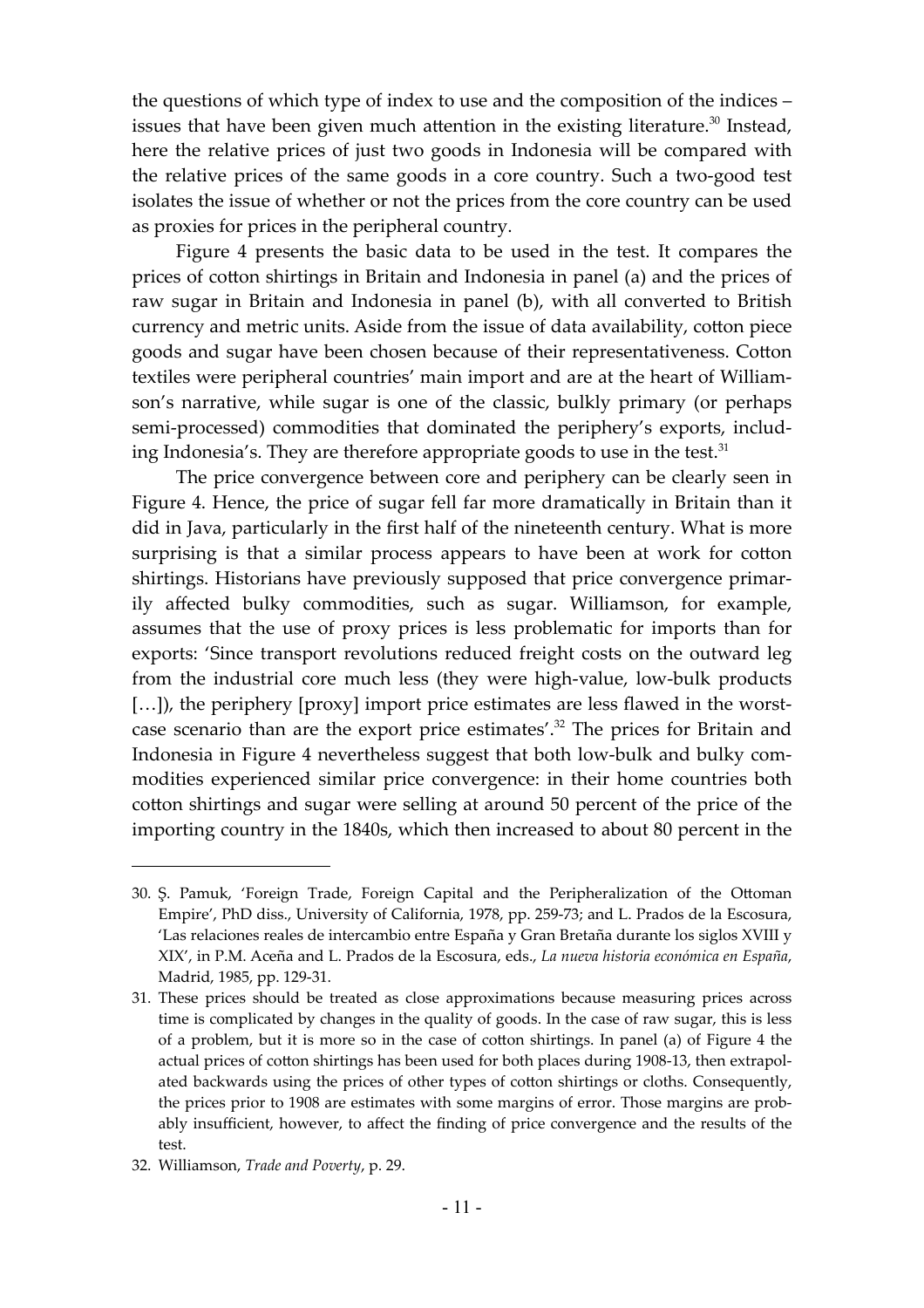#### *Figure 4*

Prices of Cotton Goods and Sugar in Britain and Indonesia, 1836-1913



Note: The series were constructed as follows:

Cotton shirtings in Java: Longfold, white English shirtings for 1908-13, extrapolated back through ratio splicing with another series for white English shirtings during 1861-1908, and a series for bleached Dutch calicoes (madapollams) during 1836-61. All series are wholesale prices in Batavia.

Cotton shirtings in Britain: 16 by 15 thread shirtings for 1908-13, extrapolated back through ratio splicing with Lars Sandberg's grey cloth price index for 1836-1908. Both series are wholesale prices in Manchester.

Raw sugar in Java: Sugar in Batavia for 1848-1913, extrapolated back through ratio splicing with another series for sugar in Java for 1836-48. Both series are wholesale prices.

Raw sugar in London: Sugar in London throughout. The series is the 'in bond' (that is, CIF) price.

Sources:

Cotton shirtings and sugar prices: *Economist*, 'Commercial History', supplement, various years; and Korthals Altes, *Changing Economy*, XV, pp. 27-31, 87-96, Table 2A, Series 68 and 69.

Exchange rate: J.T.M. van Laanen, *Changing Economy in Indonesia*, VI, *Money and Banking 1816-1940*, The Hague, 1980, pp. 123-26, Table 8, Lines 4 and 16.

first decade of the twentieth century. Presumably this was mainly due to the effects of trade liberalisation, which reduced commercial markups by increasing competition among merchants, as well as falling trade costs other than freight – a point that will be returned to below.

The four series in Figure 4 can be used to calculate own-price and proxy estimates of the terms of trade for the two goods, which are shown respectively as panels (a) and (b) in Figure 5. Supporting the finding above that the downward bias is sufficient to give a terms-of-trade estimate the wrong sign, the proxy estimate indicates a secular deterioration, even though the own-price estimate shows the terms of trade improving for much of the nineteenth century. In panel (a) the terms of trade show that, measured in wholesale prices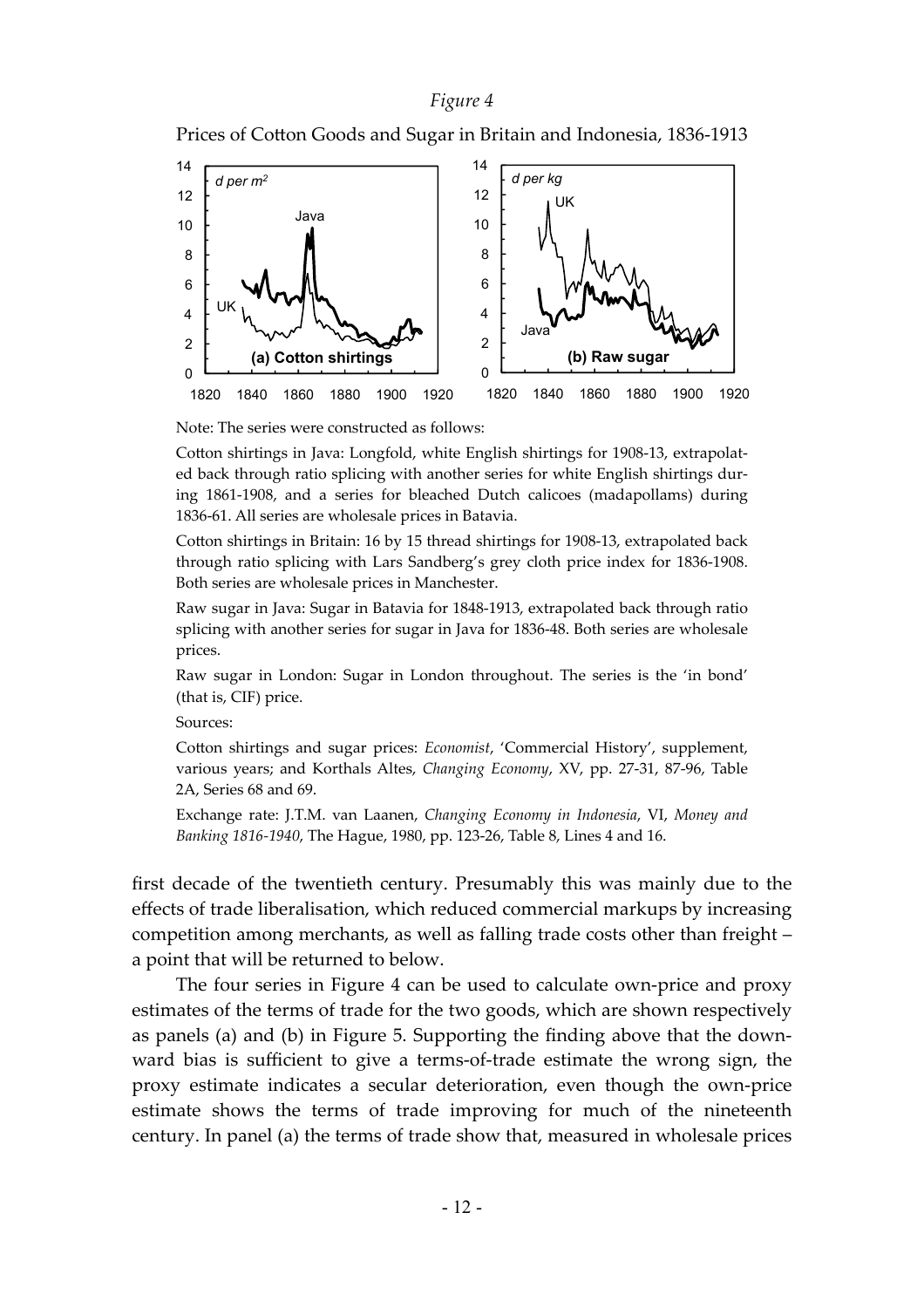### *Figure 5*



Note: The series show the purchasing power of a kilo of raw sugar in terms of square metres of cotton shirtings. They are calculated using the following series from Figure 4:

(a) Wholesale prices of raw sugar and cotton shirtings in Java.

(b) 'In bond' price of raw sugar in London and wholesale price of cotton shirtings in Manchester.

in Java, the purchasing power of a kilo of sugar increased from around  $0.7 \text{ m}^2$  of cotton shirtings in the 1840s to 1.2 m<sup>2</sup> in the 1890s, then fell back to 0.7 m<sup>2</sup> in the 1900s. By contrast, panel (b) shows the purchasing power of a kilo of sugar, measured using prices in Britain, persistently falling from  $2.8 \text{ m}^2$  in the 1840s to 1.2  $m<sup>2</sup>$  in the 1900s. The downward bias is thus massive.

These data can also be utilised to evaluate the other methods that have been used to estimate the terms of trade in the existing literature. In panel (a) of Figure 6 the thick line is what was described above as a 'part-proxy' estimate, calculated using prices for sugar in Java and cotton shirtings in Manchester. The resulting terms of trade are still some distance from the wholesale estimate, which is shown by the thin line. Considerably closer is the thick line in panel (b), in which the proxy estimate has been adjusted by using an Indonesia-to-Europe freight-rate index to deduct trade costs from the British price of sugar and add them to the British price of cotton shirtings, as in Equation 5. The adjusted proxy estimate that results suggests that – when own-price estimates are impossible – making such adjustments is highly desirable, as it leads to terms of trade that are considerably closer to the wholesale estimate, again shown by the thin line. More desirable still, however, is what can be called the 'adjusted part-proxy terms of trade' shown in panel (c). They were calculated using Indonesia's own prices for sugar and adjusted British cotton shirtings prices, as follows: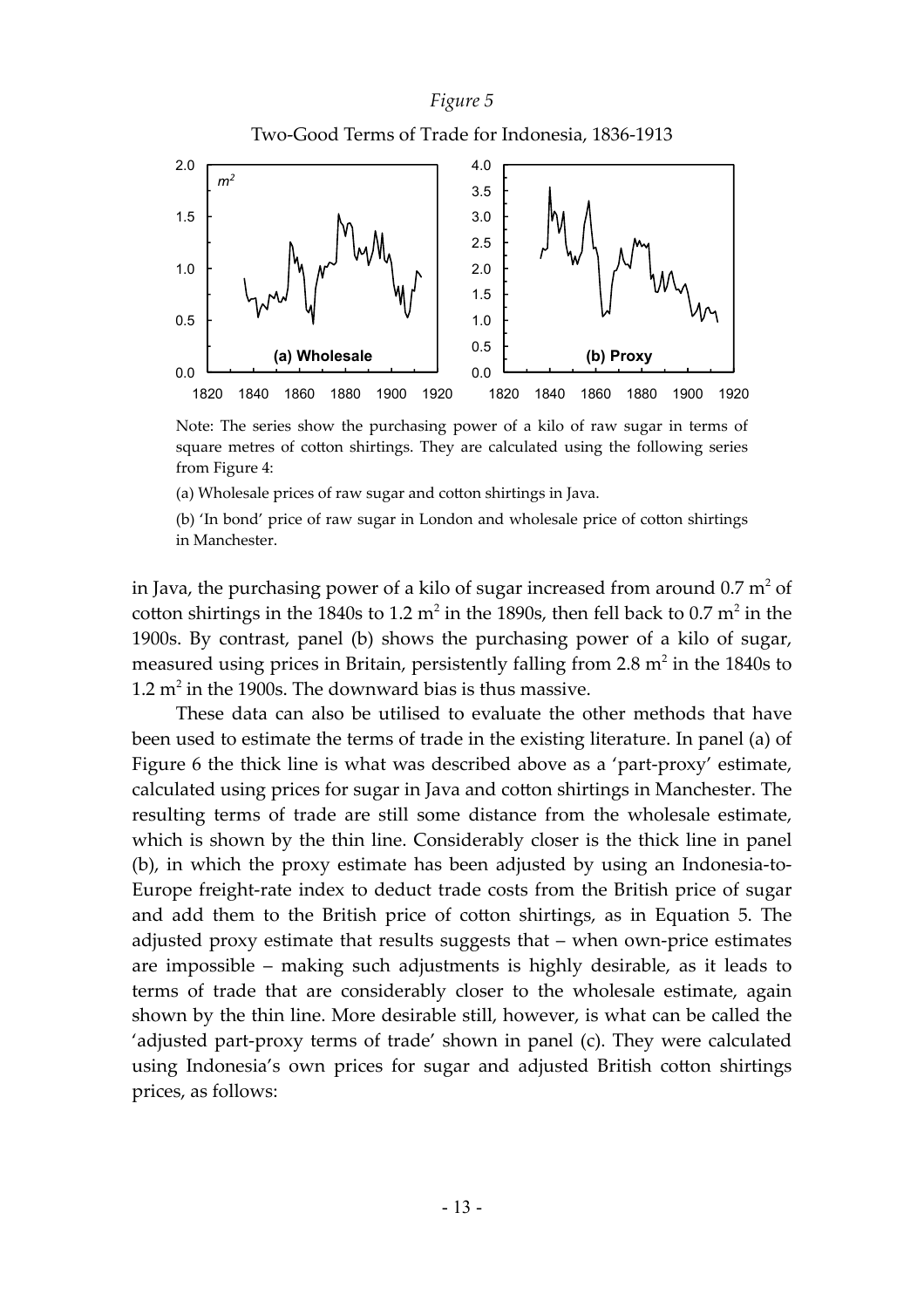

(c) Wholesale prices of raw sugar in Java and cotton shirtings in Manchester, with the latter adjusted as in panel (b). (c) Wholesale prices of raw sugar in Java and cotton shirtings in Manchester, with the latter adjusted as in panel (b).

enced in the same way, then added to the price of cotton shirtings in Manchester.

Sources:

Prices: as in Figure 4. Prices: as in Figure 4.

Freight rate index: Korthals Altes*, Changing Economy, XV, pp.* 159-60. Freight rate index: Korthals Altes, Changing Economy, XV, pp. 159-60.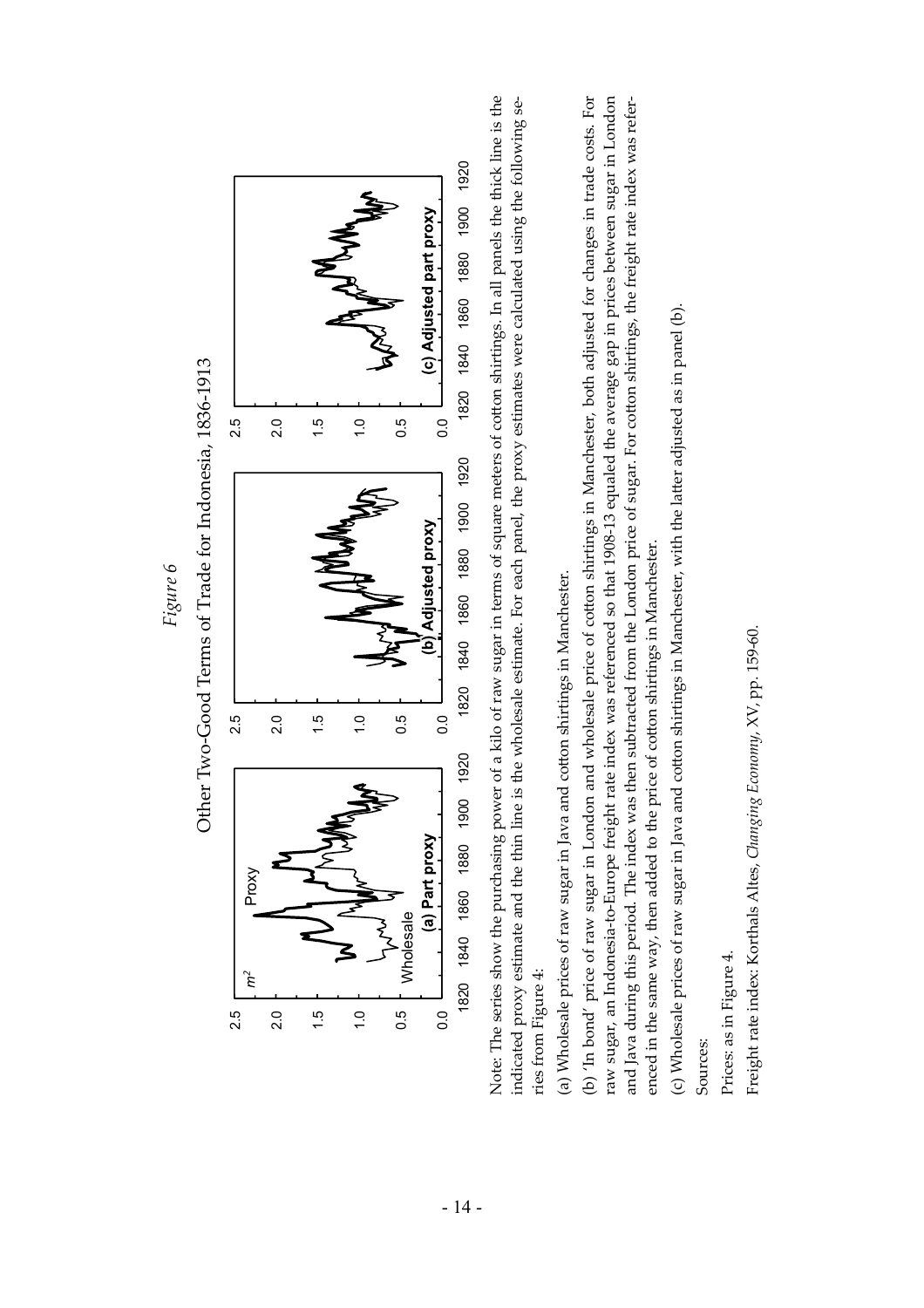#### *Table 2*

|                     | Pearson correlation coefficients |             |        |
|---------------------|----------------------------------|-------------|--------|
|                     | Whole                            | Components* |        |
|                     |                                  | Trend       | Cycles |
| Proxy               | 0.15                             | $-0.19$     | 0.61   |
| Part proxy          | 0.67                             | 0.49        | 0.81   |
| Adjusted proxy      | 0.73                             | 0.91        | 0.48   |
| Adjusted part proxy | 0.91                             | 0.96        | 0.81   |

#### Indonesia's Two-Good Terms of Trade, 1836-1913

\* The trend and cyclical components were separated using a Hodrick-Presco^ Filter, with the smoothing parameter set at 300.

Note: In all cases the coefficients are for the correlation between the wholesale estimate and the estimates from Figures 5 and 6. 1.00 equals perfect positive correlation, -1.00 perfect negative correlation.

$$
Adjusted\ part\-proxy\ NBTT = \frac{Domestic\ Px}{Foreign\ Pm + trade\ costs}
$$

Panel (c) indicates that such an estimate should give a series that is close to the wholesale estimate.

The results of the two-good test indicate, then, that proxy estimates are misleading and that adjusted estimates are preferable. This is confirmed by the simple statistical analysis in Table 2, in which all the estimates and their trend and cyclical components are correlated with the wholesale estimate during 1836-1913. The coefficients confirm the negative correlation between the trends in the wholesale and proxy estimates, while the cycles in all the estimates are positively correlated with the cycles in the wholesale estimate, although the coefficient is notably lower for the adjusted proxy estimate. The adjusted partproxy estimate's superiority is clearly seen in the high coefficients for the series as a whole, as well as both its trend and cyclical components. Whenever ownprice estimates are not available, therefore, proxy or part-proxy estimates should be adjusted for changes in trade costs.

The problem, however, is that making such adjustments is not easy. Traditionally it has been assumed that trade costs were equivalent to just insurance and freight, $33$  yet more recent research on nineteenth-century price convergence has suggested that trade costs should also include 'storage costs, tariffs, taxes, and spoilage', as well as 'exchange rate risk, prevailing interest rates, and/or the

<sup>33.</sup> For example, Pamuk, 'Foreign Trade, Foreign Capital', pp. 187-99; and L. Prados de la Escosura, 'El comercio hispano-británico en los siglos XVIII y XIX: I. Reconstrucción', *Revista de Historia Económica*, 2:2, 1984, pp. 134-37.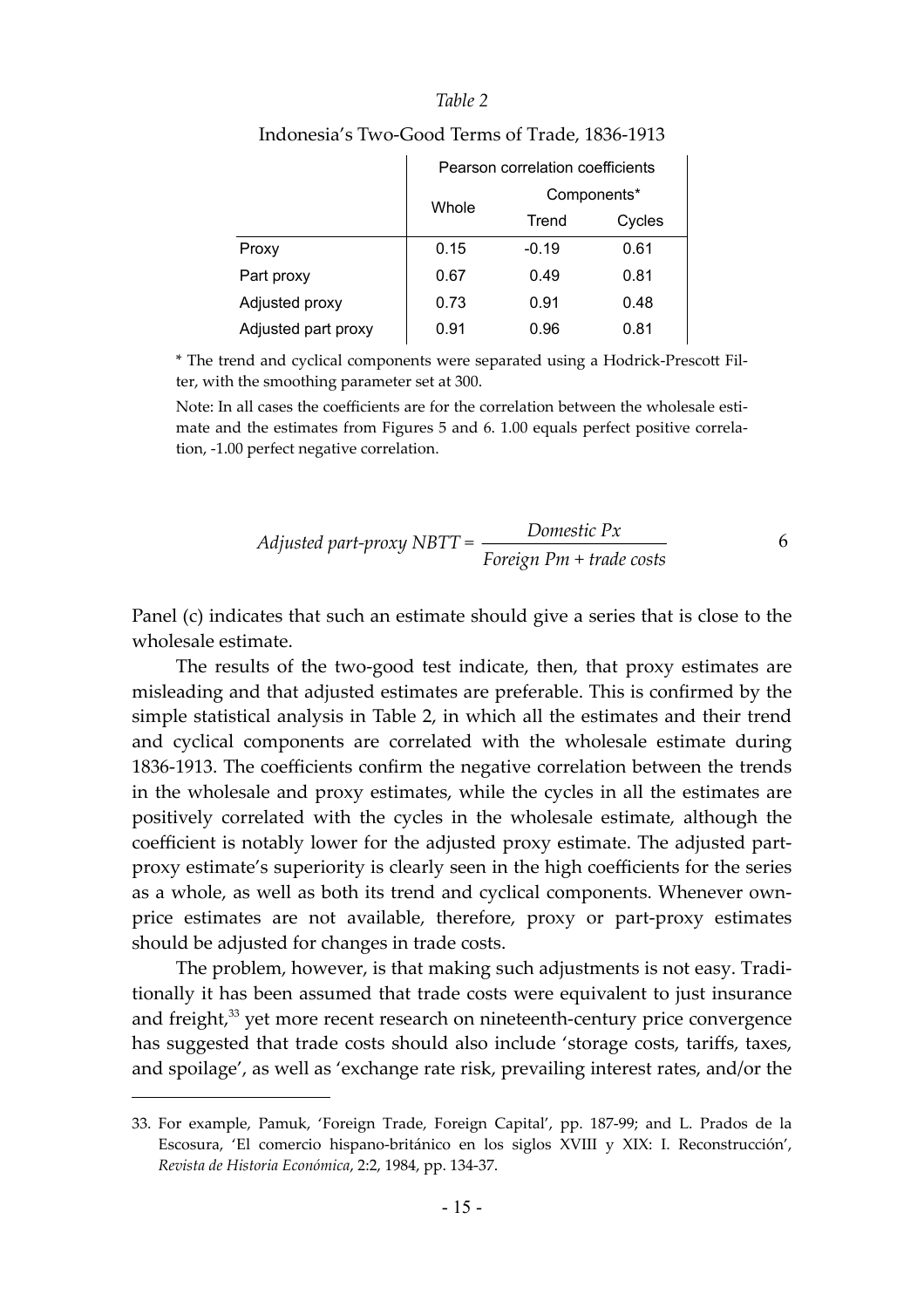risk aversion of agents',<sup>34</sup> while the degree of competition among merchants determined the markups they could charge on their goods. Furthermore, there is the problem of variations in the degree to which trade costs fell for different places. Figure 7 illustrates this by comparing Indonesia's freight-rate index, which was used to adjust the proxy prices in Figure 6, with two other indices. Whereas the Indonesia-to-Europe index fell by 93 percent from the 1840s to the 1900s, the United States-to-Europe index fell by 77 percent, and the Baltic-to-Britain index by 60 percent. Freight rates thus fell by different degrees for different places, $35$  and it can be assumed that other trade costs did as well. This suggests that the good results for the adjusted estimates in Figure 6 owe much to the existence of a high-quality freight-rate index for Indonesia, which again reflects the unusually rich data available for that country.<sup>36</sup> Unfortunately, freight-rate indices going back to the first half of the nineteenth century are not currently available for other peripheral countries.

The two-good test using Indonesia's prices thus demonstrates that the downward bias in the trend of proxy estimates is large for the nineteenth century. What is more, it may also be present in the part-proxy estimates that Williamson has gathered, and possibly even in the adjusted proxy estimates if they have had insufficient adjustments made for falling trade costs. It seems certain, therefore, that had it been possible to gather estimates calculated with the peripheral countries' own prices, they would have shown a far longer, greater, and more widespread terms-of-trade boom than Williamson found. The problem is that other countries lack the kind of detailed price history that exists for Indonesia, so historians have instead relied upon proxy estimates. Here the case of India will be used to illustrate why this matters.

# The 'Indian Paradox'

Were Williamson and others using proxy estimates just to test whether the periphery as a whole had experienced a nineteenth-century terms-of-trade boom, the downward bias would be of little importance – indeed, they would be commended for having introduced a bias in favour of their null hypothesis. Unfortunately, however, they have also used these data for other purposes for which they are probably unsuitable.

Williamson, for example, uses his dataset to determine which parts of the periphery experienced improved terms of trade and which did not. $37$  Largely

<sup>34.</sup> Jacks, 'Intra- and International Commodity Market', pp. 401-02, fn. 1; also idem, 'What Drove 19th Century Commodity Market Integration?', *Explorations in Economic History*, 43:3, 2006; and Jacks, Meissner, and Novyd, 'Trade Costs'.

<sup>35.</sup> Mohammed and Williamson, 'Freight Rates'.

<sup>36.</sup> In panels (b) and (c) of Figure 6 the freight-rate index was used as a proxy for all trade costs by giving it a bigger weight than freights alone would justify. Total trade costs were estimated using the gap in the prices of the two goods in Britain and Java.

<sup>37.</sup> Williamson, *Trade and Poverty*, pp. 33-43.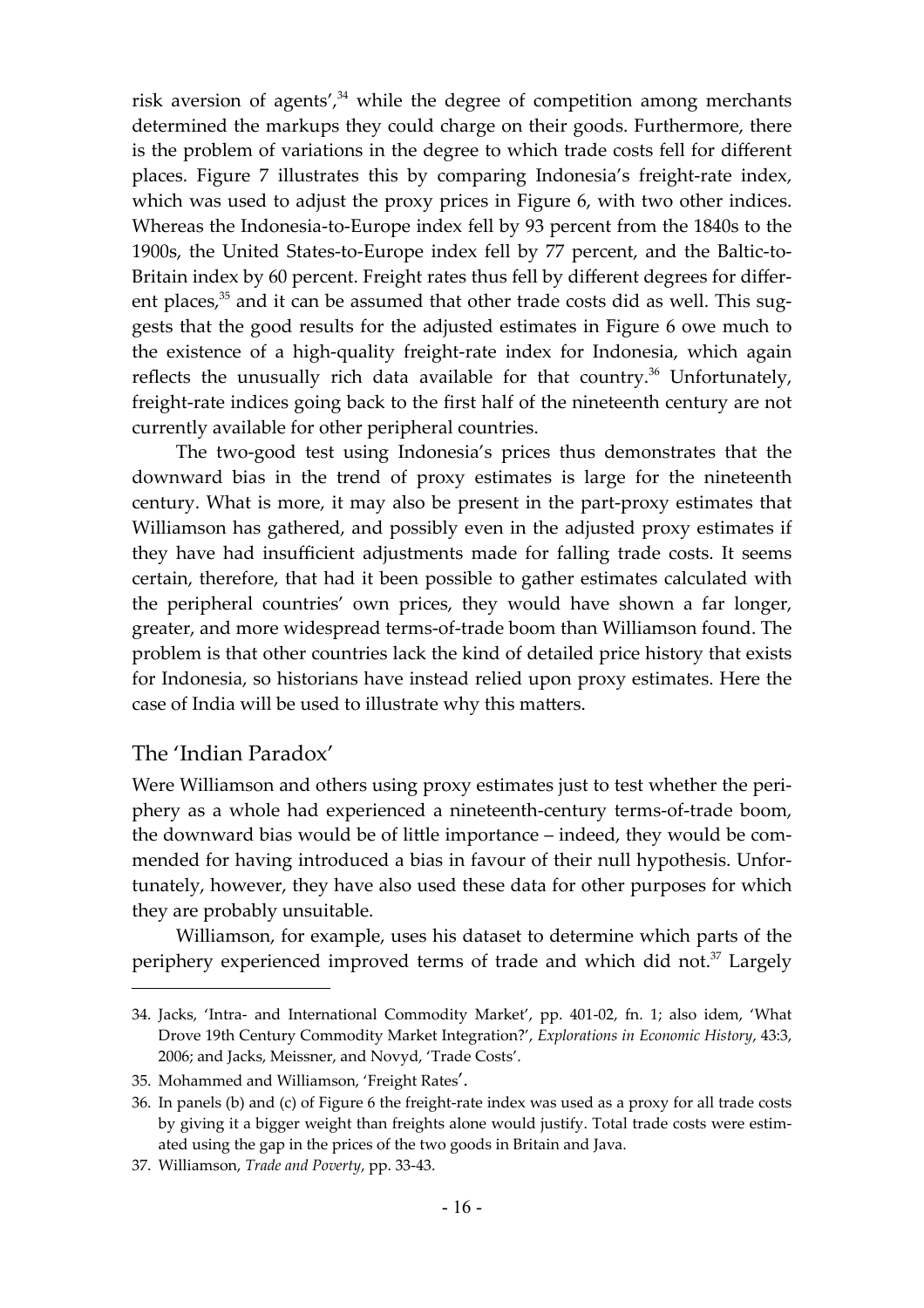# *Figure* 7

Freight-Rate Indices, 1800-1913



\* Freight rates for ashes, bark, cotton, flour, naval stores, rice, timber, tobacco, and wheat.

\*\* Freight rates for sugar and unspecified cargoes.

\*\*\* Freights rates for timber and wheat.

Note: All indices represent freight rates in nominal pounds sterling.

Sources:

Baltic: Calculated from C.K. Harley, 'Ocean Freight Rates and Productivity, 1740-1913: The Primacy of Mechanical Invention Reaffirmed', *Journal of Economic History*, 48:4, 1988, pp. 873-75, Table 9; and S.I.S. Mohammed and J.G. Williamson, 'Freight Rates and Productivity Gains in British Tramp Shipping 1869-1950', *Explorations in Economic History*, 41:2, 2004, pp. 179-81, Table 1.

Indonesia: Korthals Altes, *Changing Economy*, XV, pp. 159-60; and van Laanen, *Changing Economy*, VI, pp. 122-26, Table 8.

United States: D.C. North, 'The Role of Transportation in the Economic Development of North America', in Colloque International d'Histoire maritime, ed., *Les grandes voies maritimes dans le monde, XVe-XIXe siècles*, Paris, 1965, p. 236, Table 2; and L.H. Officer, 'Dollar-Sterling Exchange Rates: 1791–1914', in S.B. Carter et al, eds., Historical Statistics of the United States: Earliest Times to the Present: Millennial Edition, New York, 2006, Series Ee618, online at [h^p://hsus.cambridge.org/](http://hsus.cambridge.org/HSUSWeb/HSUSEntryServlet) [HSUSWeb/HSUSEntryServlet](http://hsus.cambridge.org/HSUSWeb/HSUSEntryServlet) (accessed 20 November 2013)

based on Indonesia's own-price estimate, he concludes that 'the terms of trade boom in Southeast Asia persisted much longer, in this case to 1896, and the size of the century-long boom up to 1885 through 1890 was much greater' than the poor-periphery average.<sup>38</sup> The particularly dramatic improvement in its terms

<sup>38.</sup> Ibid., pp. 41-42.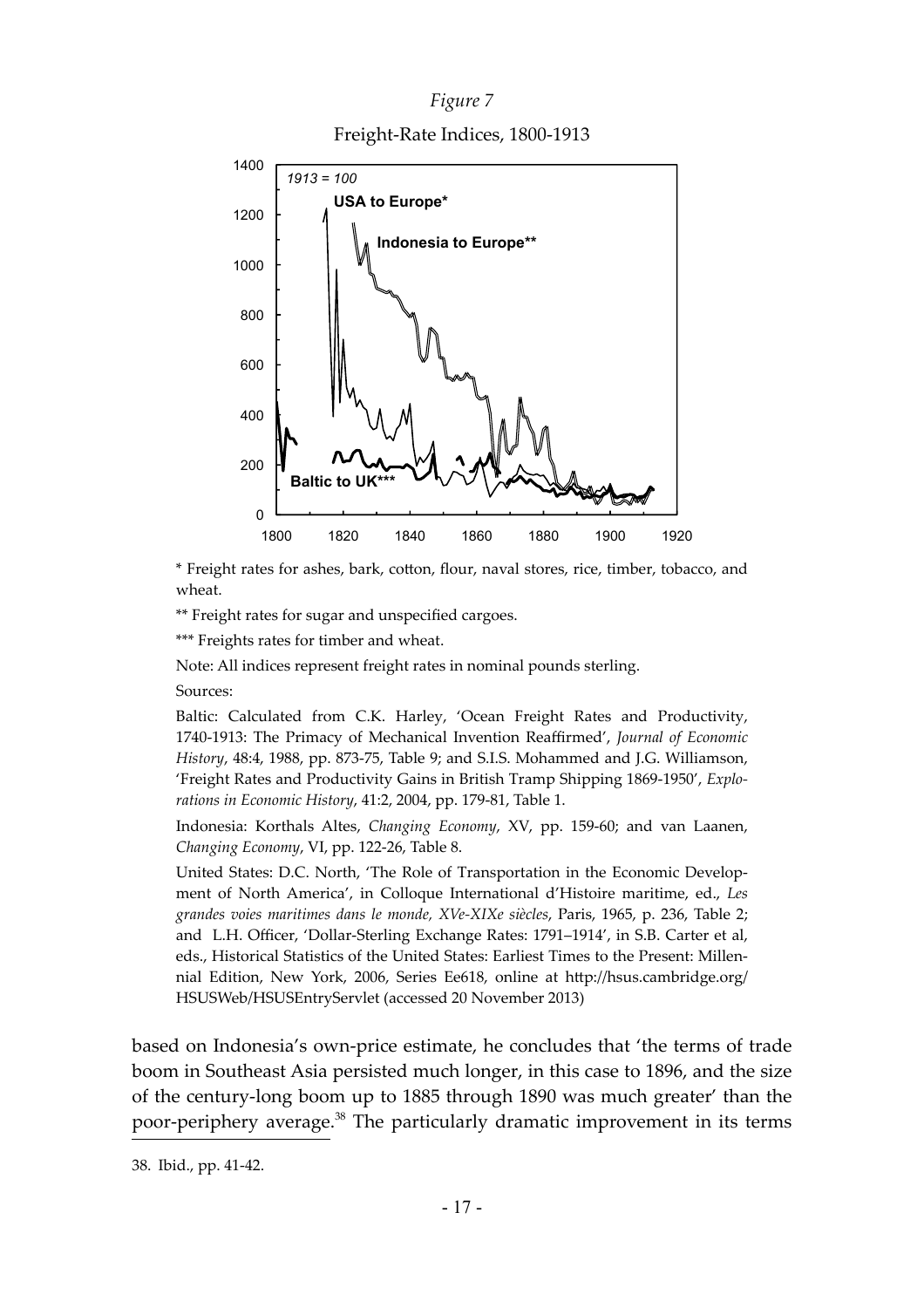of trade 'suggests that globalization must have done bigger damage to industry in Indonesia than almost anywhere else in the non-European periphery'.<sup>39</sup> On the other hand, Williamson found 'no growth at all in India's terms of trade between 1800 and 1890', $40^{\circ}$  which is surprising, given that India presents by far the most widely discussed case of nineteenth-century deindustrialisation.<sup>41</sup> Williamson is consequently faced by an 'Indian paradox – big de-industrialization but small terms of trade shocks'.<sup>42</sup>

The solution of Williamson and his co-author David Clingingsmith to the Indian paradox is ingenious but largely unconvincing.<sup>43</sup> Tirthankar Roy has described the problems with their account far more comprehensively than the present author can, so his critique is worth quoting at length:

Williamson's solution to the Indian paradox is war, pestilence, and failure of the monsoon. The disintegration of the Mughal Empire and more frequent droughts caused agricultural productivity to fall and grain prices to rise in India, which ushered in a deindustrialization. The evidence for any of this is 'particularly thin' [Williamson 2011, 80]. The wage and price statistics quoted are not detailed enough for a part of the world where regional differences were large. Historians of India have long known that Mughal collapse and economic dislocation did not go together. For example, the regions that led cotton textile production in the eighteenth century were located near the seaboard or within easy access from it, whereas imperial collapse affected regions that were located hundreds of miles into the interior. Anarchy in Rohilkhand, which is discussed, should not affect the weaver in Bengal. The peninsula by and large did not form a part of the Mughal Empire. In textile producing seaboard states, such as Bengal, which broke away from the Empire about 1715, there was agrarian expansion and clearing of the forests. It is not definitively known if the frequency of droughts did in fact increase; where in India it did; whether the droughts were a random risk or a systemic one; if a systemic one, why environmental change affected only India; and why the failure of rains should reduce land yield permanently.<sup>44</sup>

An alternative solution, in line with this paper's argument, is that the apparent 'Indian paradox' is an illusion produced by Clingingsmith and Williamson's use of a proxy terms-of-trade estimate.<sup>45</sup> Their series is mainly calculated from British and US prices and appears to have a distinct downward bias in the trend when compared to an own-price estimate for 1861-1913, as was

<sup>39.</sup> Ibid., p. 42.

<sup>40.</sup> Ibid., p. 41.

<sup>41.</sup> I. Habib, 'Studying a Colonial Economy – Without Perceiving Colonialism', *Modern Asian Studies*, 19:3, 1985, pp. 359-64; T. Roy, *Rethinking Economic Change in India: Labour and Livelihood*, London and New York, 2005, ch. 5; and P. Parthasarathi, 'Historical Issues of Deindustrialization in Nineteenth-Century South India', in G. Riello and T. Roy, eds., *How India Clothed the World: The World of South Asian Textiles, 1500-1850*, Leiden, 2009.

<sup>42.</sup> Williamson, *Trade and Poverty*, p. 41.

<sup>43.</sup> Williamson, 'Globalization and the Great Divergence'; also idem, *Trade and Poverty*, ch. 6.

<sup>44.</sup> Roy, 'Review of *Trade and Poverty*'*.*

<sup>45.</sup> Williamson, 'Globalization and the Great Divergence', pp. 231-32.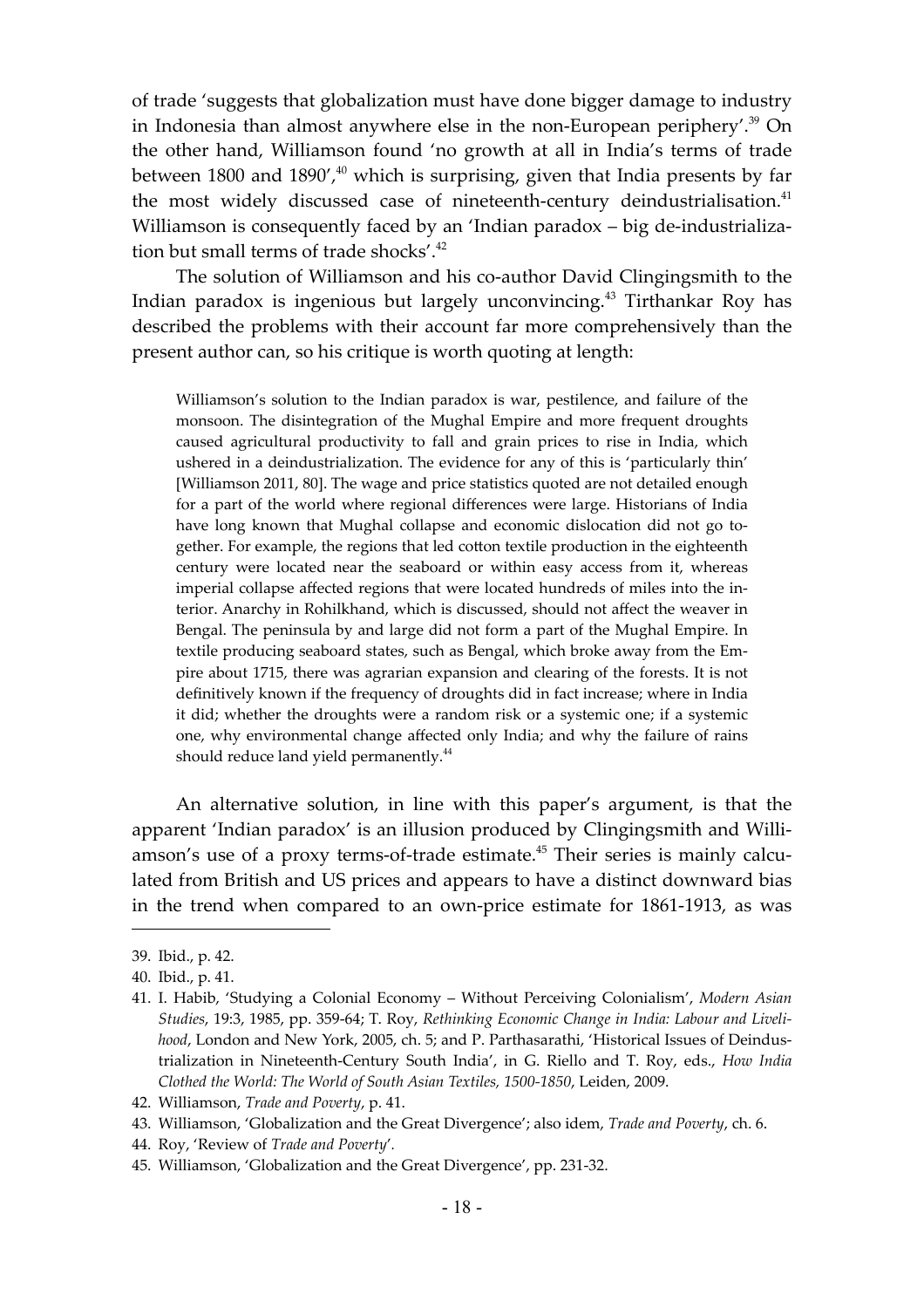seen in Figure 2. Prior to 1861 too, there is every reason to expect that India experienced a similar terms-of-trade boom to Indonesia. Both began the nineteenth century dominated by European trading companies that effectively exercised monopolies over their foreign trade. Liberalisation occurred at different rates, but in both countries the bargaining power of merchants was reduced with the relaxing and abolition of the European trade monopolies, which resulted in lower commercial markups on both exports and imports. The transport revolution should then have positively impacted upon both countries' terms of trade to similar degrees. What is more, both countries imported similar manufactured goods, which were being produced ever more cheaply by the core's industrial revolution. There is every reason to expect, therefore, that India's terms of trade also improved dramatically.

Definitive proof of India's nineteenth-century terms-of-trade boom awaits a more complete reconstruction of the country's price history, although the data that are emerging strongly suggest that they improved. Hence, recent research into India's nineteenth-century price history has found that it experienced a similar degree of price convergence as Indonesia, $46$  which should have led to improved terms of trade. Williamson probably should not, therefore, have trusted a proxy estimate enough to draw any conclusions about there being an 'Indian paradox'. This is one example of why these methodological issues matter.

# **Conclusion**

To reiterate, the analysis presented in this paper strongly reinforces Williamson's claim that the periphery experienced a terms-of-trade boom in the nineteenth century. Indeed, were more own-price or correctly adjusted proxy estimates available, the periphery's terms-of-trade boom would appear considerably longer, greater, and more widespread than Williamson supposes.

The problems arise, however, when Williamson uses his dataset to go beyond simply testing his null hypothesis of there being no terms-of-trade boom. He uses his dataset, for example, to assess the evolution of the boom over time, concluding that it peaked around 1860, from when the periphery's terms of trade deteriorated somewhat, as illustrated by Figure 1. Yet this finding is likely to be incorrect, given that the downward bias in the trend of proxy estimates can be sufficient to make improving terms of trade appear like they were deteriorating, as was shown in Figure 2. It seems probable, therefore, that the apparent 1860 peak and subsequent deterioration in the poor periphery's terms of trade is due to Williamson's use of proxy estimates. More likely, the boom continued for considerably longer, possibly up to the First World War.

Williamson also uses his dataset to determine the geographic extent of the terms-of-trade boom. Looking at an own-price estimate for Indonesia, he con-

<sup>46.</sup> Chilosi and Federico, 'Asian Globalizations', pp. 13-16.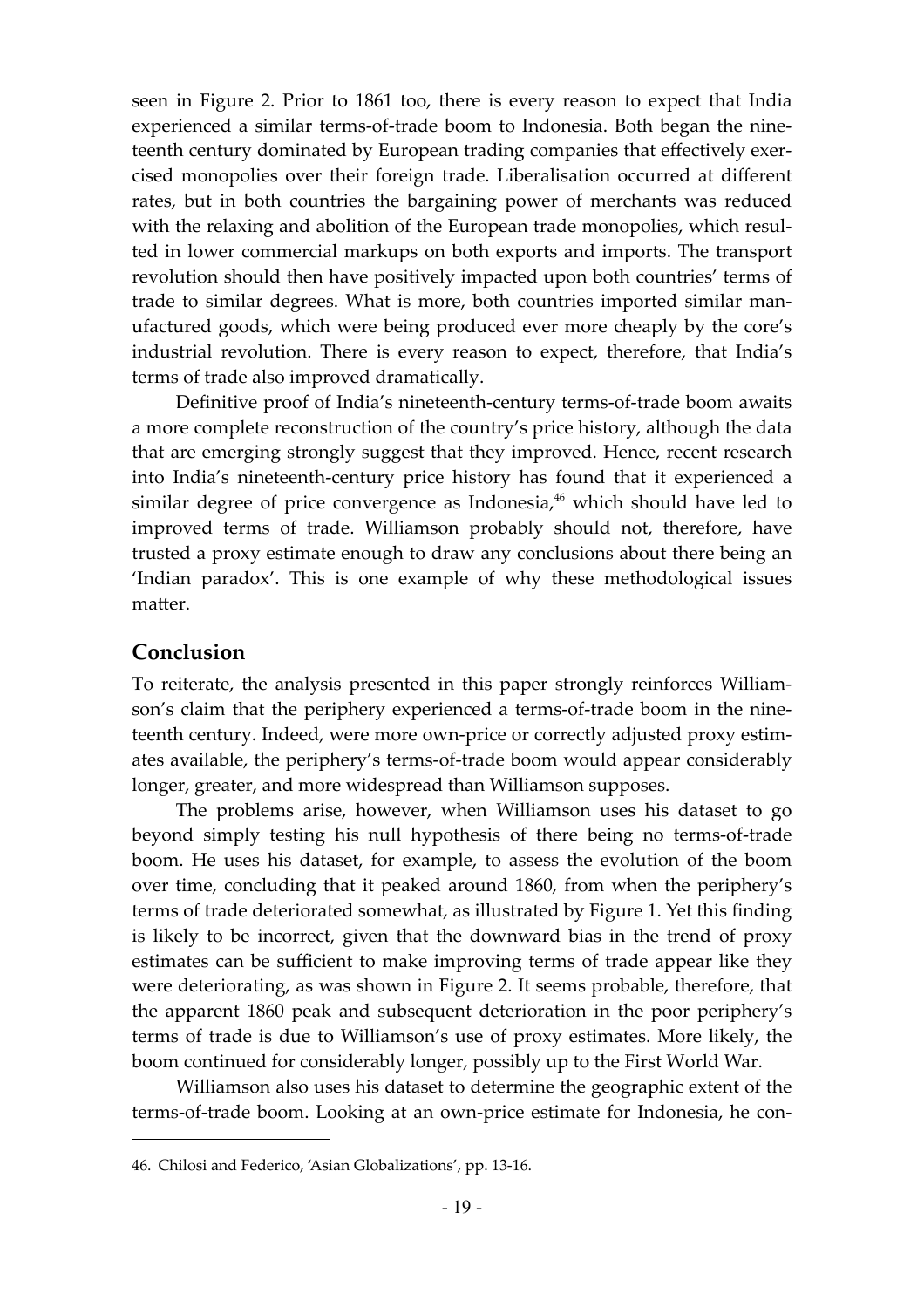cludes that its terms-of-trade boom was massive, while a proxy estimate leads him to conclude that India experienced no boom. Other regions can be added. Hence, based on a proxy estimate, he states that 'China did not undergo a terms of trade boom over the century before  $1913'$ ,<sup> $47$ </sup> whereas an own-price estimate leads him to claim that Japan 'underwent the biggest 19th-century terms of trade boom by far'. $48$  The analysis presented in this paper suggests that these apparent historical facts could well just be artifacts of methodological error.

Williamson and his co-authors have also used a mixture of own-price and proxy terms-of-trade estimates to test other hypotheses. They have, for example, been used to determine whether the terms of trade affected growth rates and the direction of British overseas investment.<sup>49</sup> Given that, as has been demonstrated in this paper, the downward bias in the trend of proxy estimates can be sufficient to give them the incorrect sign, it would seem desirable to reexamine some of these questions with a better quality dataset.<sup>50</sup>

Williamson is, then, to be commended for having revisited the issue of the periphery's terms of trade, and his grand narrative is compelling and has been greatly reinforced by this paper. The devil, however, is in the details. Williamson appears to have placed too much faith in his dataset, which has mainly been constructed from proxy estimates of peripheral countries' terms of trade. Given the price convergence that occurred in the nineteenth century, the result is a major downward bias in the trend of these estimates, which makes his dataset unsuitable for the other purposes to which he puts it, such as determining exactly when and where the boom occurred, and what its effects were. Future research should go beyond the use of proxies by measuring the periphery's terms of trade in peripheral countries' own prices. More reconstructions of their price records are therefore required.

# Appendix: 21 Terms-of-Trade Estimates, 1750-1913

The following is a survey of the sources of each of the 21 estimates used by Williamson to measure the periphery's terms of trade in the nineteenth century. The results of this survey were summarised in Table 1. To reiterate, the 'net barter terms of trade' (NBTT) are calculated as export prices (Px) divided by import prices (Pm). What will be described here is the methodology used to calculate Px and Pm in each of the 21 estimates used by Williamson. For nine

<sup>47.</sup> Williamson, *Trade and Poverty*, p. 33.

<sup>48.</sup> Ibid., p. 34.

<sup>49.</sup> Respectively, Blattman, Hwang, and Williamson, 'Winners and Losers'; and M.A. Clemens and J.G. Williamson, 'Wealth Bias in the First Global Capital Market Boom, 1870-1913', *Economic Journal*, 114:495, 2004.

<sup>50.</sup> Bla^man, Hwang, and Williamson's finding that 'terms of trade effects were asymmetric between Core and Periphery' ('Winners and Losers', p. 156) appears of particular concern, given that their sample of the core's terms of trade are predominantly own-price estimates, whereas they use proxy estimates for the periphery.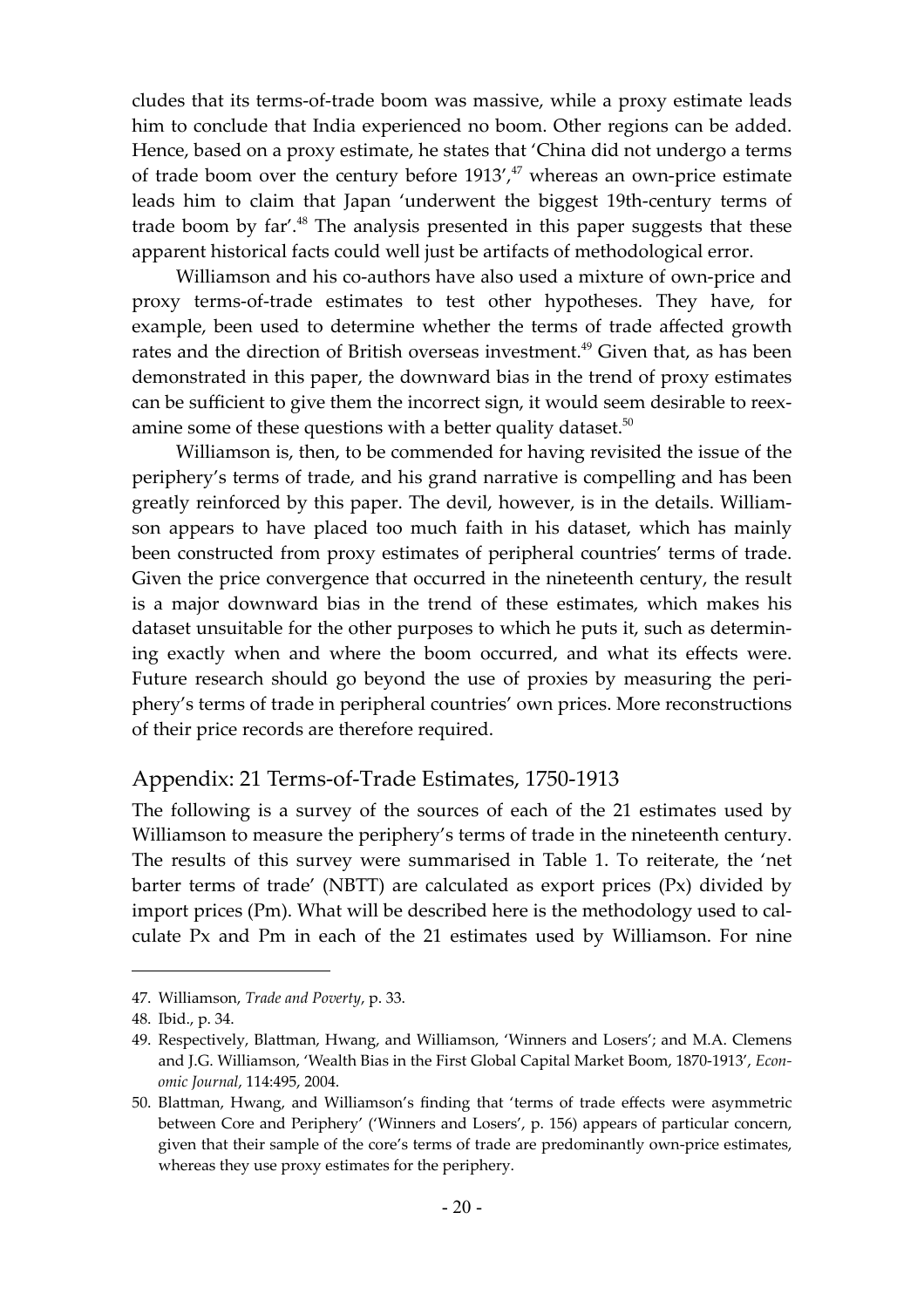countries, the calculations were predominantly done by Williamson and his coauthors, while Williamson gathered the remaining 12 series from various sources. To understand how the series were calculated, it proved necessary to consult all of those sources, as well as Williamson's own work, resulting in the survey given here.<sup>51</sup>

Using the vocabulary developed above, Williamson's database includes just two series that can be considered 'own-price' terms of trade, although even one of those comes with some caveats:

- 1. Indonesia. For 1825-1913, both Px and Pm are chained Laspeyres indices calculated from wholesale prices from Java.<sup>52</sup>
- 2. Japan. For 1857-1865, NBTT were interpolated between figures for 1857, 1860, and 1865, apparently drawn from domestic sources.<sup>53</sup> For 1866-75, geometric interpolation by Williamson.<sup>54</sup> For 1876-1913, Px and Pm are chained implicit Paasche indices calculated from unit values taken from Japan's trade statistics. Pm is not strictly an own-price series because prior to 1903 imports were recorded FOB and not CIF. However, considerable effort has been made by the series authors to adjust the FOB figures to CIF using a freight-rate index, so they can be taken as reasonably accurate representations of domestic prices, although strictly speaking the result is an 'adjusted part-proxy' estimate during 1876-1903.<sup>55</sup>

By contrast, the database contains 12 series that were predominantly calculated as 'proxy' terms of trade (that is, calculated mainly using prices drawn from the core countries):

1. Argentina. For 1811-70, Px is a Paasche index; Pm is a geometric mean of two Laspeyres indices; both were calculated using wholesale prices and unit values drawn from several core countries.<sup>56</sup> For 1871-85, Px is a chained Laspeyres index calculated from British commodity prices; Pm is a reweighted US wholesale price index.<sup>57</sup> For 1886-1913, Williamson gives

<sup>51.</sup> The references given in survey are to the pages in the sources where the methodology is described.

<sup>52.</sup> Korthals Altes, *Changing Economy*, XV, pp. 158-60.

<sup>53.</sup> M. Miyamoto, Y. Sakudō, and Y. Yasuba, 'Economic Development in Preindustrial Japan, 1859-1894', *Journal of Economic History*, 25:4, 1965, p. 553.

<sup>54.</sup> Williamson, 'Globalization and the Great Divergence', p. 390.

<sup>55.</sup> Yamazawa and Yamamoto, *Estimates of Long-Term Economic Statistics*, XIV, pp. 169-70, 193, 197; for the adjustments, see M. Baba and M. Tatemoto, 'Foreign Trade and Economic Growth in Japan: 1858-1937', in L. Klein and K. Ohkawa, eds., *Economic Growth: The Japanese Experience since the Meiji Era*, Homewood, 1968, p. 193.

<sup>56.</sup> Newland, 'Exports and Terms of Trade', pp. 413-15; for the underlying data, see idem, 'Puramente animal: Exportaciones y crecimiento en Argentina 1810-1870', mimeo, 1990.

<sup>57.</sup> Blattman, Hwang, and Williamson, 'Winners and Losers'.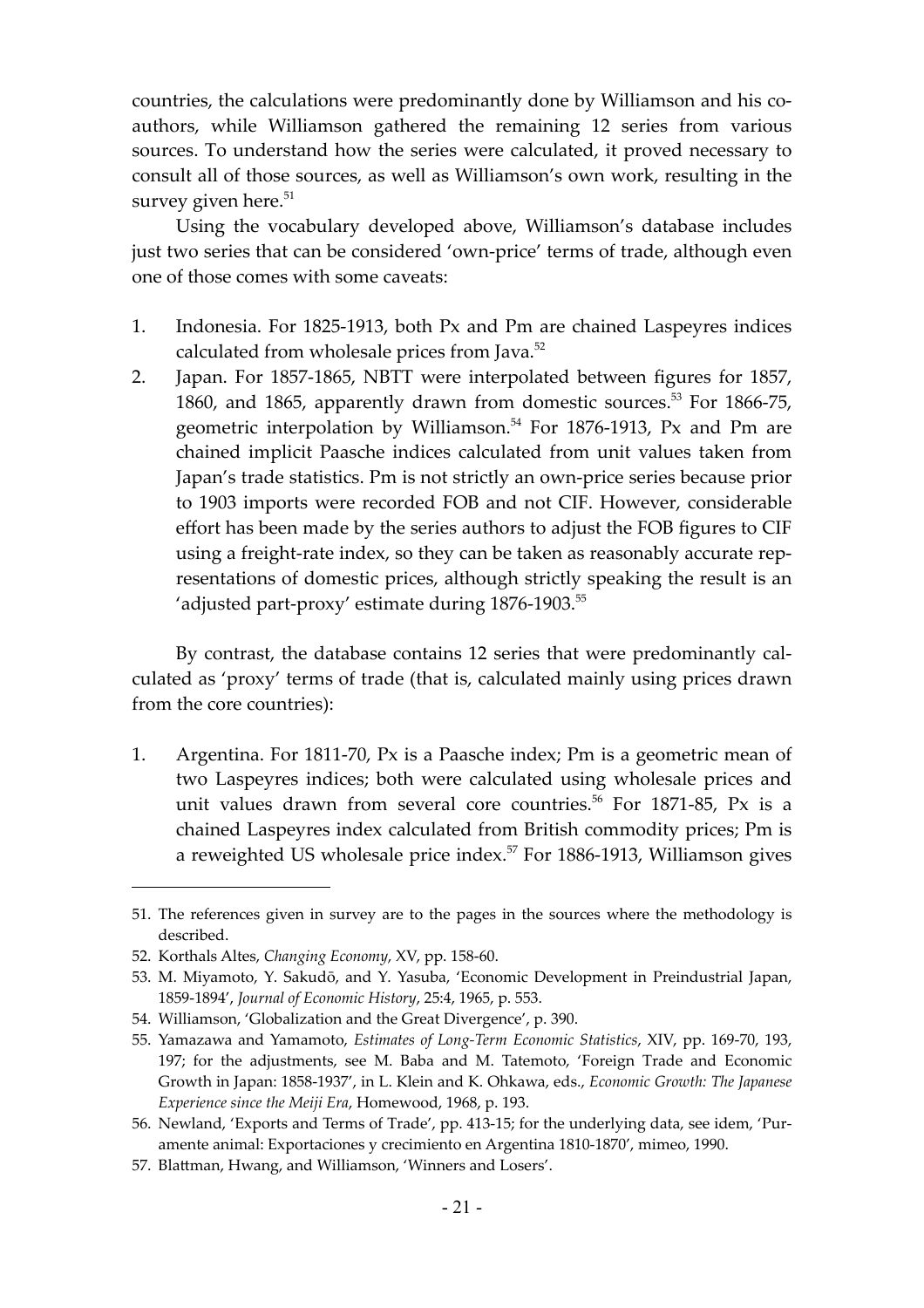Blattman, Hwang, and Williamson as his source, but from his underlying database it would appear that Px is a chained Laspeyres index originally calculated by Alec Ford from a mixture of Argentine and British price series;<sup>58</sup> while Pm is a Laspeyres index calculated from British wholesale prices and unit values. It should be noted that Ford's estimates are not proxy estimates, as they combine domestic wholesale prices for exports with adjusted proxy prices for other exports and imports. However, given that only the end of the whole series used by Williamson has been calculated in this way, it is predominantly a proxy estimate. Also worth noting is that Ford's original work was undermined by Guido di Tella and Manuel Zymelman, $59$  when they attempted to chain two of his series for Px. Rather than ratio splicing them, di Tella and Zymelman simply jumped from one series to the other in 1892, resulting in an artificial increase. Unfortunately, other scholars, including Williamson, have tended to use the di Tella and Zymelman version, rather than Ford's original. $60$ 

- 2. Ceylon. For 1782-1913, Px is a chained Laspeyres index calculated from British and US wholesale prices and unit values; Pm is an index of British export prices.<sup>61</sup>
- 3. China. For 1782-1913, as for Ceylon, with Indian opium wholesale prices added to the British export prices for Pm.<sup>62</sup>
- 4. Cuba. For 1826-1884, Px and Pm are chained Fisher ideal indices calculated using unadjusted unit values from British, French, and US trade statistics.<sup>63</sup>
- 5. India. For 1800-1913, Px is a chained Laspeyres index calculated from British wholesale prices and unit values, supplemented by opium wholesale prices from India itself; Pm is a reweighted US wholesale price index.<sup>64</sup>
- 6. Italy. For 1817-1913, Px and Pm were calculated from British wholesale prices and unit values; the types of indices are unclear.<sup>65</sup>
- 7. Malaya. For 1882-1913, Px and Pi are Laspeyres indices calculated from British, Thai, and US wholesale prices and unit values.<sup>66</sup>

<sup>58.</sup> A.G. Ford, 'Export Price Indices for the Argentine Republic, 1881-1914', *Inter-American Economic Affairs*, 9:2, 1955.

<sup>59.</sup> G. di Tella and M. Zymelman, *Las etapas del desarrollo económico argentino*, Buenos Aires, 1973, p. 56, Table 10.

<sup>60.</sup> Most notably, O.J. Ferreres, *Dos siglos de economía argentina, 1810-2004: Historia argentina en cifras*, Buenos Aires, 2005, p. 658.

<sup>61.</sup> Williamson, 'Globalization and the Great Divergence', p. 391.

<sup>62.</sup> Ibid., p. 391.

<sup>63.</sup> L.K. Salvucci and R.J. Salvucci, 'Cuba and the Latin American Terms of Trade: Old Theories, New Evidence', *Journal of Interdisciplinary History*, 31:2, 2000.

<sup>64.</sup> Clingingsmith and Williamson, 'Deindustrialization in 18th and 19th Century India', pp. 231-32; and Blattman, Hwang, and Williamson, 'Winners and Losers'.

<sup>65.</sup> Glazier, Bandera, and Berner, 'Terms of Trade', p. 43.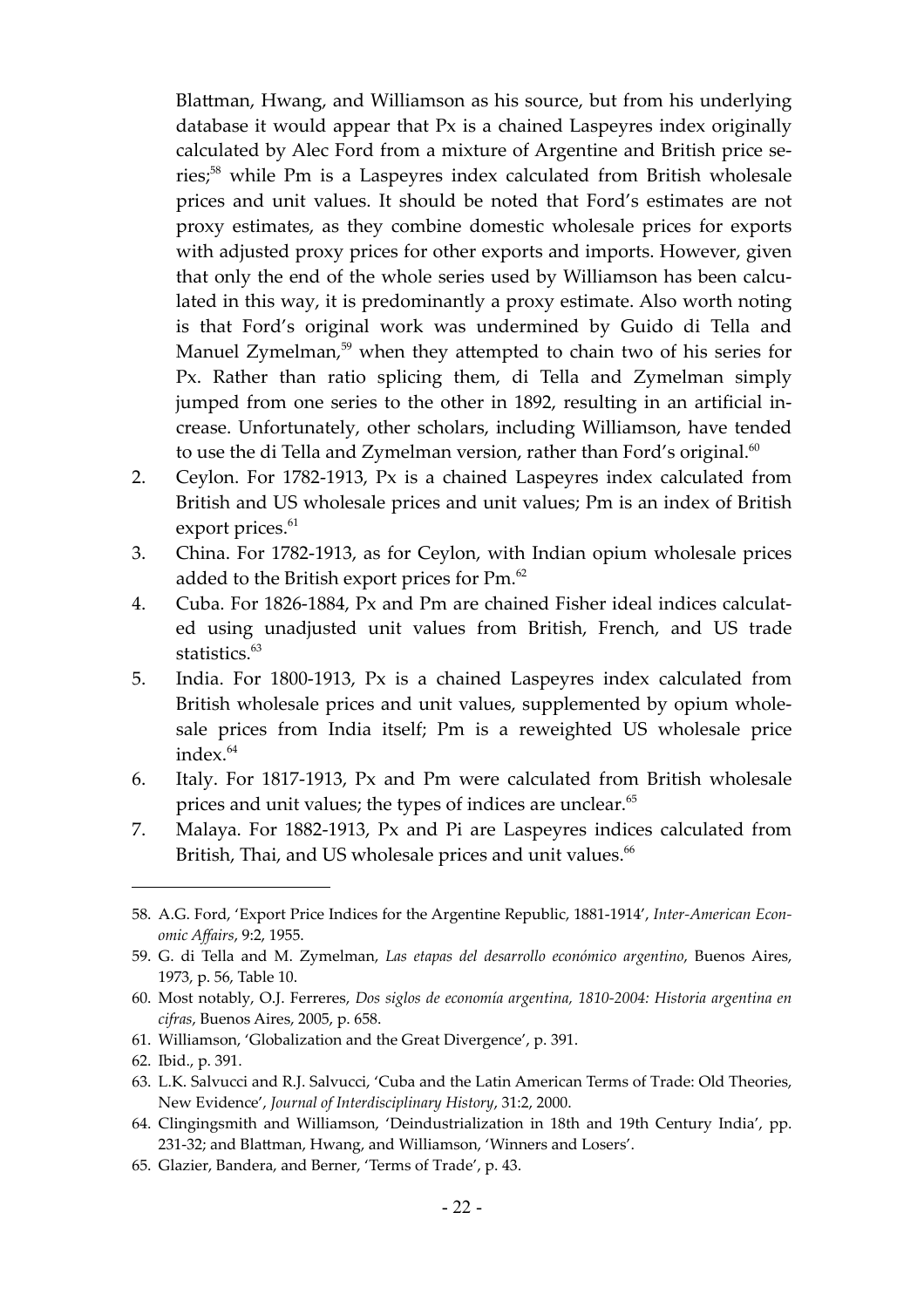- 8. Mexico. For 1750-1800, silver price in Mexico for Px; Pi is an arithmetic mean of various series of wholesale prices of textiles in Spain. For 1801-28, silver price for Px; Pm is an index of British export prices.<sup>67</sup> For 1829-76, silver for Px; Pm is a chained Laspeyres index calculated from US trade statistics.<sup>68</sup> For 1876-1913, Px is a chained Laspeyres index calculated from British commodity prices; Pm is a reweighted US wholesale price index. $69$ In the source for 1750-1828, the treatment of silver prices is unclear – it could be that this period is a part-proxy estimate. For 1829-76, the silver price appears to come from the United States, although again it is somewhat unclear.
- 9. The Philippines. For 1782-1913, Px is a chained Laspeyres index calculated using British wholesale prices and unit values, as well as US food prices (!) as a proxy for copra; Pm is an index of British export prices.<sup>70</sup>
- 10. Russia. For 1782-1913, Px is a chained Laspeyres index calculated using British and US commodity and wholesale prices; Pm is an index of British export prices. $71$
- 11. Siam. For 1782-1913, as for Russia.
- 12. Venezuela. For 1830-1913, the exact sources and methodology underlying both Px and Pi are unclear, but they appear to be based on foreign prices.<sup>72</sup>

Williamson also uses two 'adjusted proxy' estimates, which were mainly calculated using prices from the core that have been adjusted to make them better reflect prices in the periphery:

1. Ottoman Turkey. For 1800-54, Px is a Laspeyres index calculated using British CIF prices for silk and wool, US wholesale prices of tobacco and raisins, Indian wholesale prices of opium, and Turkish wholesale prices of wheat, with the silk, wool, and raisins prices adjusted for changes in freight rates; Pm is an unadjusted index of British export prices.<sup>73</sup> For

- 69. Blattman, Hwang, and Williamson, 'Winners and Losers'.
- 70. Williamson, 'Globalization and the Great Divergence', p. 391.

73. Ş. Pamuk and J.G. Williamson, 'Ottoman De-Industrialization 1800-1913: Assessing the

<sup>66.</sup> G. Huff and G. Caggiano, 'Globalization and Labor Market Integration in Late Nineteenthand Early Twentieth-Century Asia', *Research in Economic History*, 25, 2008, p. 345; also see W.G. Huff, 'Boom-or-Bust Commodities and Industrialization in Pre-World War II Malaya', *Journal of Economic History*, 62:4, 2002, p. 1095, Table 4.

<sup>67.</sup> R. Dobado González, A. Gómez Galvarriato, and J.G. Williamson, 'Mexican Exceptionalism: Globalization and Deindustrialization, 1750-1877', *Journal of Economic History*, 68:3, 2008, p. 802.

<sup>68.</sup> R.J. Salvucci, 'The Origins and Progress of U.S.-Mexican Trade, 1825-1884: "Hoc opus, hic labor est"', *Hispanic American Historical Review*, 71:4, 1991, pp. 706, 730-31; and Salvucci and Salvucci, 'Cuba and the Latin American Terms of Trade', pp. 221-22.

<sup>71.</sup> Ibid., p. 391.

<sup>72.</sup> A. Baptista, *Bases cuantitativas de la economía venezolana 1930-1995*, 2nd ed., Caracas, 1997, pp. 269-70.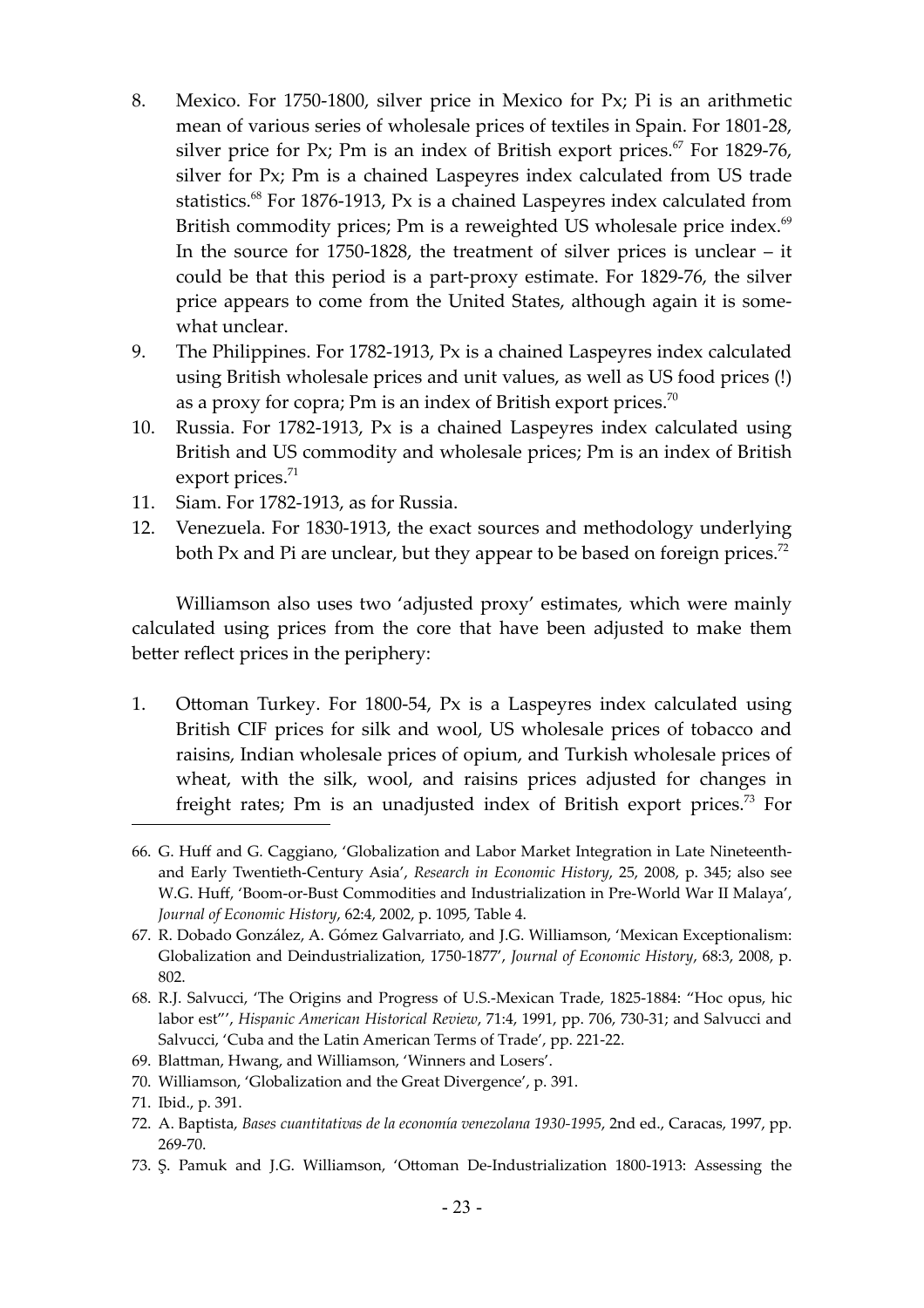1854-1913, both Px and Pm are annually chained Fisher ideal indices calculated from unit values taken from Austrian, British, French, German, and US trade statistics, all adjusted using indices for insurance and freight rates from the United States.<sup>74</sup> These adjustments are probably inadequate because they do not take into account other trade costs.

2. Spain. For 1750-1913, Px and Pm are both chained Fisher ideal indices calculated from British and Dutch wholesale prices and unit values, adjusted by indices for Belgian, British, and Spanish freight and insurance rates.<sup>75</sup> Again, other trade costs may need to be considered to make the adjustment correctly.

Three series were 'part-proxy' estimates that used local prices for exports but unadjusted core prices for imports:

- 1. Brazil. Px is a Paasche index calculated using unit values from Brazil's trade statistics; Pm is an index of British export prices.<sup>76</sup>
- 2. Egypt. For 1796-1913, Px is wholesale cotton prices in Alexandria up to 1899, then US wholesale cotton prices; Pm is an index of British export prices.77
- 3. The Levant. For 1839-1913, Px is an unknown type of index, apparently calculated using local wholesale prices; Pm is an index of British export prices.78

Neither of the two remaining series inspires great confidence:

- 1. Portugal. The series used by Williamson was calculated using unit values from Portugal's trade statistics, but comes with the major caveat that '[g]iven that the valuation of exports in the official Portuguese statistics cannot be considered reliable, the results of the export price and terms of trade indices of Portuguese foreign trade will be presented here without any attempt to interpret them'.<sup>79</sup>
- 2. Chile. For 1810-1913, based on an assortment of sources for different periods, collated by Oscar Braun and his co-authors.<sup>80</sup> For 1810-44, Px is a con-

Magnitude, Impact, and Response', *Economic History Review*, 64:S1, 2011, pp. 182-84.

<sup>74.</sup> Pamuk, 'Foreign Trade', pp. 187-89, 253-76; cf. idem, *Okoman Empire*, pp. 168-71.

<sup>75.</sup> Prados de la Escosura, 'Comercio hispano-británico', pp. 121-23, 133-40; and idem, 'Relaciones reales de intercambio', pp. 129-31, 151.

<sup>76.</sup> N.H. Leff, *Underdevelopment and Development in Brazil*, I, London, 1982, p. 82, Table 5.2.

<sup>77.</sup> Pamuk and Williamson, 'Ottoman De-Industrialization, 1800-1913', p. 35.

<sup>78.</sup> C. Issawi, *The Fertile Crescent, 1800-1914: A Documentary Economic History*, New York and Oxford, 1988, pp. 147-49.

<sup>79.</sup> P. Lains, 'Exportações portuguesas, 1850-1913: A tese da dependência revisitada', *Análise Social*, 22:91, 1986, p. 388, author's translation.

<sup>80.</sup> Compiled by J. Braun, M. Braun, I. Briones, J. Díaz, R. Lüders, and G. Wagner, 'Economía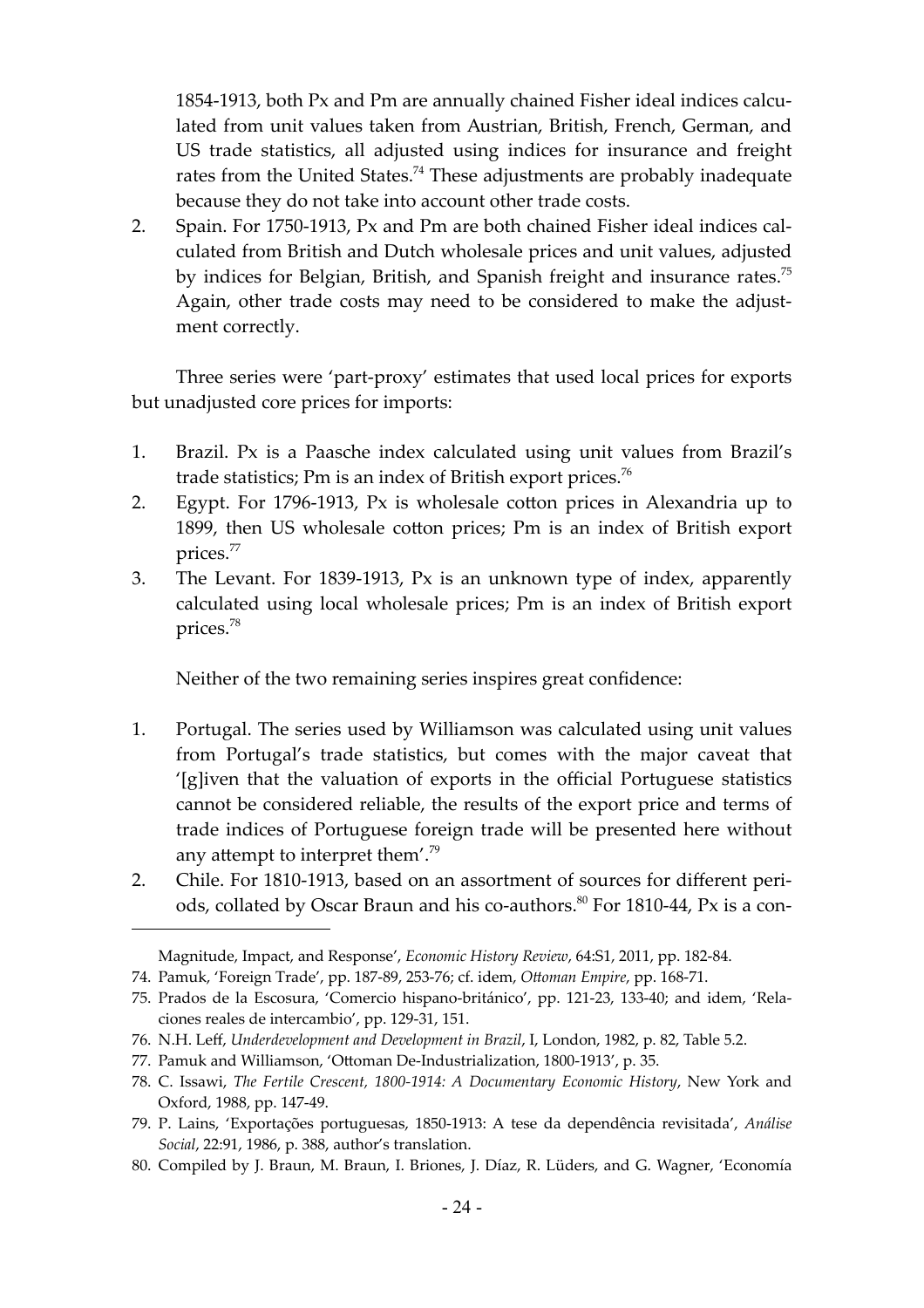sumer price index from Lima (!); Pm is British export prices. For 1845-61, a part-proxy estimate is used, as Px is calculated using unit values from Chile's trade statistics; Pm is an index of British export prices. $81$  For 1862-1900, both Px and Pm are Paasche indices calculated using unit values from Chile's trade statistics. $82$  For 1900-13, the sources are unknown as there is no series for Chile's terms of trade in the reference given by Braun et al.<sup>83</sup> The use of Chile's trade statistics for import unit values is dubious because they were based on fixed 'tariff values'.<sup>84</sup> Taken as a whole, then, Braun et al's series is problematic, particularly for the first half of the nineteenth century.

#### References

- Baba, M., and M. Tatemoto, 'Foreign Trade and Economic Growth in Japan: 1858-1937', in L. Klein and K. Ohkawa, eds., *Economic Growth: The Japanese Experience since the Meiji Era*, Homewood, 1968, pp. 162-96.
- Bairoch, P., *The Economic Development of the Third World since 1900*, London, (1977) 2006.
- Baptista, A., *Bases cuantitativas de la economía venezolana 1930-1995*, 2nd ed., Caracas, 1997.
- Blattman, C., J. Hwang, and J.G. Williamson, 'The Impact of the Terms of Trade on Economic Development in the Periphery, 1870-1939: Volatility and Secular Change', NBER Working Paper 10600, 2004.
- \_\_\_\_\_, 'Winners and Losers in the Commodity Lo^ery: The Impact of Terms of Trade Growth and Volatility in the Periphery 1870-1939', *Journal of Development Economics*, 82:1, 2007, pp. 156-79.
- Braun, J., M. Braun, I. Briones, J. Díaz, R. Lüders, and G. Wagner, 'Economía chilena 1810-1995: Estadísticas históricas', Documento de Trabajo 187, Instituto de Economía, Pontificia Universidad Católica de Chile, 2000.
- Chilosi, D., and G. Federico, 'Asian Globalizations: Market Integration, Trade and Economic Growth, 1800-1938', Economic History Working Paper 183, London School of Economics and Political Science, 2013.
- Clavel, C., 'Los términos de intercambio en el largo plazo, 1860-1900', paper presented at the Encuentro Anual de Economistas de Chile, 1990.

82. From C. Clavel, 'Los términos de intercambio en el largo plazo, 1860-1900', paper presented at the Encuentro Anual de Economistas de Chile, 1990, pp. 5-10.

chilena 1810-1995: Estadísticas históricas', Documento de Trabajo 187, Instituto de Economía, Pontificia Universidad Católica de Chile, 2000, pp. 93-94.

<sup>81.</sup> Both from J.G. Palma, 'Growth and Structure of Chilean Manufacturing Industry from 1930-1935: Origins and Development of a Process of Industrialization in an Export Economy', PhD diss., Oxford University, 1979, p. 76, fn. 1, and Appendices 5, 6, 7, 16, and 18.

<sup>83.</sup> ECLA, *Economic Survey of Latin America 1949*, New York, 1951, p. 17, Table 2A.

<sup>84.</sup> A. Llona, 'On the Accuracy of Chilean Foreign Trade Statistics During the Nitrate Boom: 1870-1935', paper presented at the Conference on Trade, Poverty and Growth in History, Fundación Ramón Areces, Madrid, 17-18 May 2012, pp. 10-11, online at [h^p://www.uc3m.](http://www.uc3m.es/portal/page/portal/instituto_figuerola/home/research/poverty_growth2012/participants/A.LL.pdf) [es/portal/page/portal/instituto\\_figuerola/home/research/poverty\\_growth2012/participants/](http://www.uc3m.es/portal/page/portal/instituto_figuerola/home/research/poverty_growth2012/participants/A.LL.pdf) [A.LL.pdf](http://www.uc3m.es/portal/page/portal/instituto_figuerola/home/research/poverty_growth2012/participants/A.LL.pdf) (accessed 10 May 2013).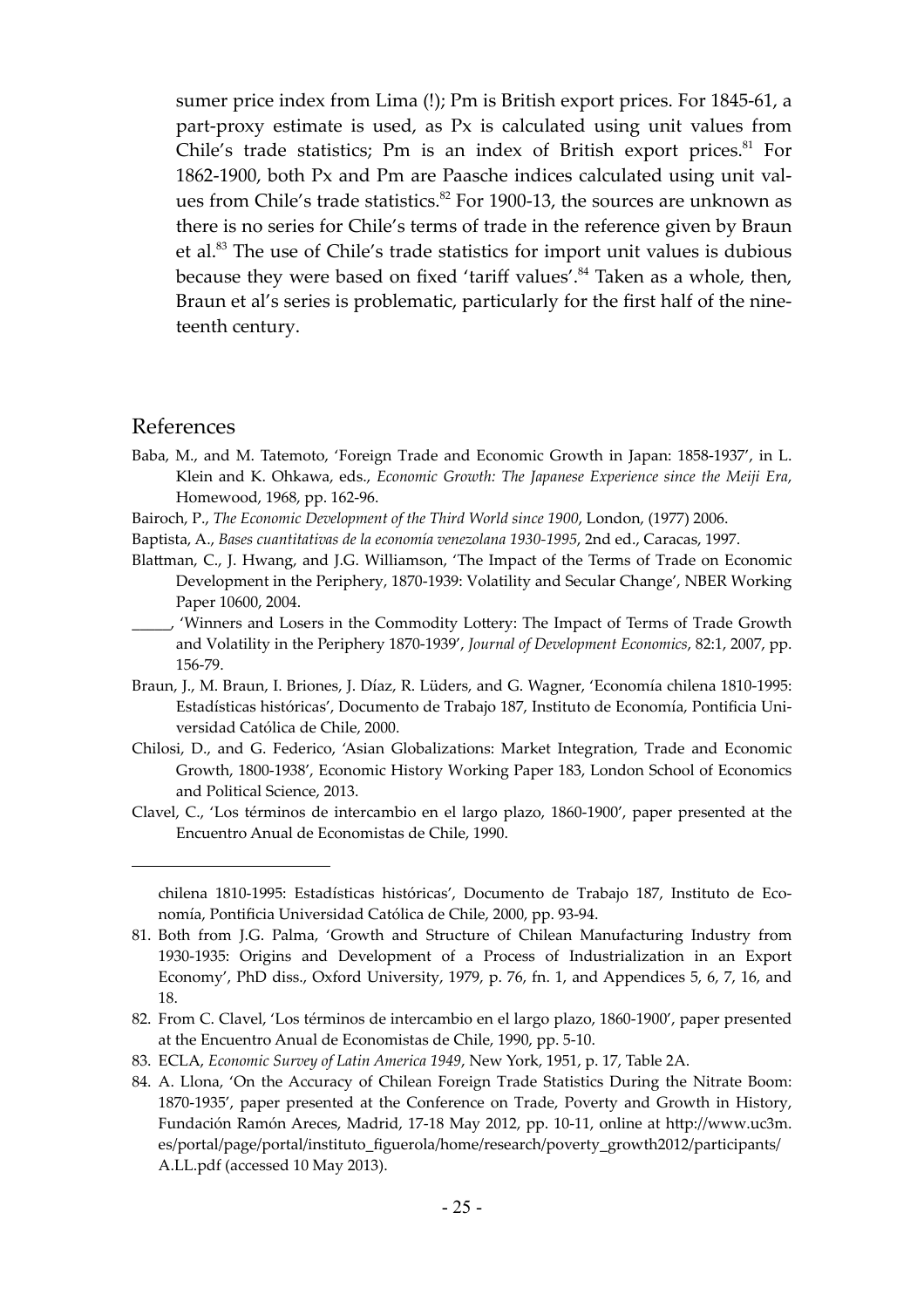- Clemens, M.A., and J.G. Williamson, 'Wealth Bias in the First Global Capital Market Boom, 1870-1913', *Economic Journal*, 114:495, 2004, pp. 304-37.
- Clingingsmith, D., and J.G. Williamson, 'Deindustrialization in 18th and 19th Century India: Mughal Decline, Climate Shocks and British Industrial Ascent', *Explorations in Economic History*, 45:3, 2008, pp. 209-34.
- Crafts, N.F.R., 'Book Review Feature: *Trade and Poverty: When the Third World Fell Behind*', *Economic Journal*, 123, 2013, pp. F193-97.
- Diakosavvas, D., and P.L. Scandizzo, 'Trends in the Terms of Trade of Primary Commodities, 1900-1982: The Controversy and Its Origins', *Economic Development and Cultural Change*, 39:2, 1991, pp. 231-64.
- Di Tella, G., and M. Zymelman, *Las etapas del desarrollo económico argentino*, Buenos Aires, 1973.
- Dobado González, R., A. Gómez Galvarriato, and J.G. Williamson, 'Mexican Exceptionalism: Globalization and Deindustrialization, 1750-1877', *Journal of Economic History*, 68:3, 2008, pp. 758-811.
- Economic Commission for Latin America (ECLA), *Economic Survey of Latin America 1949*, New York, 1951.
- *Economist*, 'Commercial History', supplement, various years.
- Ellsworth, P.T., 'The Terms of Trade Between Primary Producing and Industrial Countries', *Inter-American Economic Affairs*, 10:1, 1956, pp. 47-65.
- Federico, G., S. Natoli, G. Ta^ara, and M. Vasta, *Il commercio estero italiano 1862-1950*, Rome, 2011.
- Federico, G., and M. Vasta, 'Was Industrialization an Escape from the Commodity Lottery? Evidence from Italy, 1861-1940', Dipartimento di Economia Politica Quaderno 573, Università degli Studi di Siena, 2009.
- Ferreres, O.J., *Dos siglos de economía argentina, 1810-2004: Historia argentina en cifras*, Buenos Aires, 2005.
- Ford, A.G., 'Export Price Indices for the Argentine Republic, 1881-1914', *Inter-American Economic Affairs*, 9:2, 1955, pp. 42-54.
- Francis, J.A., 'The Terms of Trade and the Rise of Argentina in the Long Nineteenth Century', PhD diss., London School of Economics and Political Science, 2013.
- Glazier, I.A., V.N. Bandera, and R.B. Berner, 'Terms of Trade Between Italy and the United Kingdom 1815–1913', *Journal of European Economic History*, 4:1, 1975, pp. 5-48.
- Jacks, D., 'Intra- and International Commodity Market Integration in the Atlantic Economy, 1800-1913', *Explorations in Economic History*, 42:3, 2005, pp. 381-413.
- \_\_\_\_\_, 'What Drove 19th Century Commodity Market Integration?', *Explorations in Economic History*, 43:3, 2006, pp. 383–412.
- Jacks, D., C.M. Meissner, and D. Novyd, 'Trade Costs in the First Wave of Globalization', *Explorations in Economic History*, 47:2, 2010, pp. 127–41.
- Korthals Altes, W.L., *Changing Economy in Indonesia: A Selection of Statistical Source Material from the Early 19th Century up to 1940*, XV, *Prices (Non-Rice) 1814–1940*, Amsterdam, 1994.
- Habib, I., 'Studying a Colonial Economy Without Perceiving Colonialism', *Modern Asian Studies*, 19:3, 1985, pp. 359-64.
- Harley, C.K., 'Ocean Freight Rates and Productivity, 1740-1913: The Primacy of Mechanical Invention Reaffirmed', *Journal of Economic History*, 48:4, 1988, pp. 851-76.
- Ho, F.L., *Index Numbers of the Quantities and Prices of Imports and Exports and of the Barter Terms of Trade in China, 1867-1928*, Tientsin, 1930.
- Hou, C., *Foreign Investment and Economic Development in China 1840-1937*, Cambridge, MA, 1965.
- Huff, W.G., 'Boom-or-Bust Commodities and Industrialization in Pre-World War II Malaya', *Journal of Economic History*, 62:4, 2002, pp. 1074-115.
- Huff, G., and G. Caggiano, 'Globalization and Labor Market Integration in Late Nineteenth- and Early Twentieth-Century Asia', *Research in Economic History*, 25, 2008, pp. 285-347.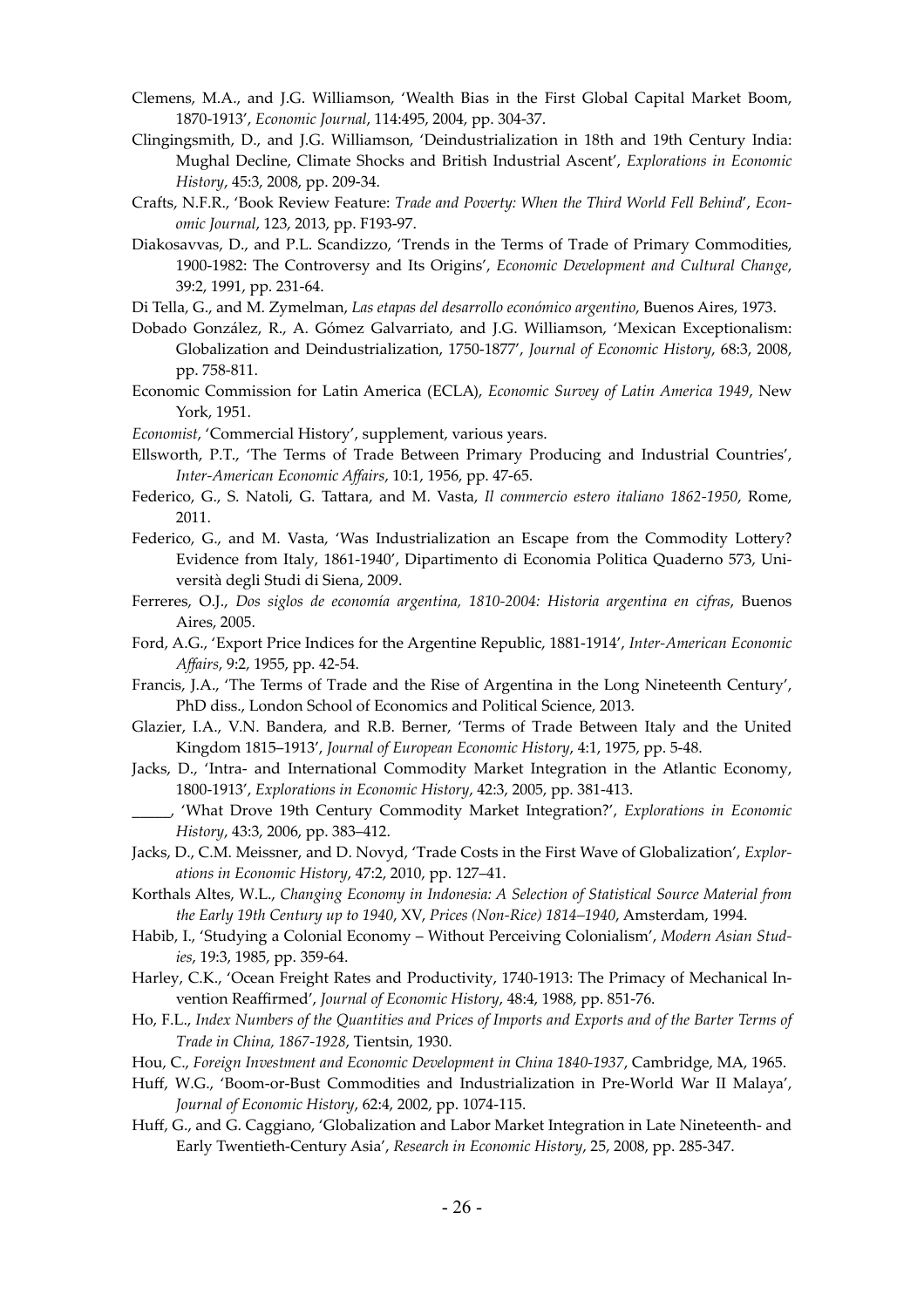- Issawi, C., *The Fertile Crescent, 1800-1914: A Documentary Economic History, New York and Ox*ford, 1988.
- Lains, P., 'Exportações portuguesas, 1850-1913: A tese da dependência revisitada', *Análise Social*, 22:91, 1986, pp. 381-419.
- Leacy, F.H., *Historical Statistics of Canada*, 2nd ed., Ottawa, 1983.
- League of Nations, *Industrialization and Foreign Trade*, Geneva, 1945.
- Leff, N.H., *Underdevelopment and Development in Brazil*, I, London, 1982.
- Llona, A., 'On the Accuracy of Chilean Foreign Trade Statistics During the Nitrate Boom: 1870-1935', paper presented at the Conference on Trade, Poverty and Growth in History, Fundación Ramón Areces, Madrid, 17-18 May 2012, pp. 10-11, online at [h^p://www.](http://www.uc3m.es/portal/page/portal/instituto_figuerola/home/research/poverty_growth2012/participants/A.LL.pdf) [uc3m.es/portal/page/portal/instituto\\_figuerola/home/research/poverty\\_growth2012/parti](http://www.uc3m.es/portal/page/portal/instituto_figuerola/home/research/poverty_growth2012/participants/A.LL.pdf)[cipants/A.LL.pdf](http://www.uc3m.es/portal/page/portal/instituto_figuerola/home/research/poverty_growth2012/participants/A.LL.pdf) (accessed 10 May 2013).
- Miyamoto, M., Y. Sakudō, and Y. Yasuba, 'Economic Development in Preindustrial Japan, 1859-1894', *Journal of Economic History*, 25:4, 1965, pp. 541-64.
- Mohammed, S.I.S., and J.G. Williamson, 'Freight Rates and Productivity Gains in British Tramp Shipping 1869-1950', *Explorations in Economic History*, 41:2, 2004, pp. 172-203.
- Newland, C., 'Puramente animal: Exportaciones y crecimiento en Argentina 1810-1870', mimeo, 1990.
- \_\_\_\_\_, 'Exports and Terms of Trade in Argentina, 1811-1870', *Bulletin of Latin American Research*, 17:3, 1998, pp. 409-16.
- North, D.C., 'The Role of Transportation in the Economic Development of North America', in Colloque International d'Histoire maritime, ed., *Les grandes voies maritimes dans le monde, XVe-XIXe siècles*, Paris, 1965, pp. 209-46.
- Ocampo, J.A., and M.A. Parra, 'The Continuing Relevance of the Terms of Trade and Industrialization Debates', in E. Peréz Caldentey and M. Vernengo, eds., *Ideas, Policies and Economic Development in the Americas*, London, 2007, pp. 157-82.
- Officer, L.H., 'Dollar-Sterling Exchange Rates: 1791–1914', in S.B. Carter, S.S. Gartner, M.R. Haines, A.L. Olmstead, R. Sutch, and G. Wright, eds., *Historical Statistics of the United States: Earliest Times to the Present: Millennial Edition*, New York, 2006, online at [h^p:/](http://hsus.cambridge.org) [/hsus.cambridge.org](http://hsus.cambridge.org) (accessed 19 November 2013).
- O'Rourke, K.H., and J.G. Williamson, 'When Did Globalisation Begin?', *European Review of Economic History*, 6:1, 2002, pp. 23-50.
- Palma, J.G., 'Growth and Structure of Chilean Manufacturing Industry from 1930-1935: Origins and Development of a Process of Industrialization in an Export Economy', PhD diss., Oxford University, 1979.
- Pamuk, S., 'Foreign Trade, Foreign Capital and the Peripheralization of the Ottoman Empire', PhD diss., University of California, 1978.
- \_\_\_\_\_, *The Okoman Empire and European Capitalism, 1820-1913: Trade, Investment and Production*, Cambridge, 1986.
- Pamuk, S., and J.G. Williamson, 'Ottoman De-Industrialization 1800-1913: Assessing the Magnitude, Im
- Parthasarathi, P., 'Historical Issues of Deindustrialization in Nineteenth-Century South India', in G. Riello and T. Roy, eds., *How India Clothed the World: The World of South Asian Textiles, 1500-1850*, Leiden, 2009, pp. 415-35.
- Prados de la Escosura, L., 'El comercio hispano-británico en los siglos XVIII y XIX: I. Reconstrucción', *Revista de Historia Económica*, 2:2, 1984, pp. 113-62.
- \_\_\_\_\_, 'Las relaciones reales de intercambio entre España y Gran Bretaña durante los siglos XVIII y XIX', in P.M. Aceña and L. Prados de la Escosura, eds., *La nueva historia económica en España*, Madrid, 1985, pp. 119-65.
- Prebisch, R., 'The Economic Development of Latin America and Its Principal Problems', *Economic Bulletin for Latin America,* 7:1, (1950) 1962, pp. 1-22.